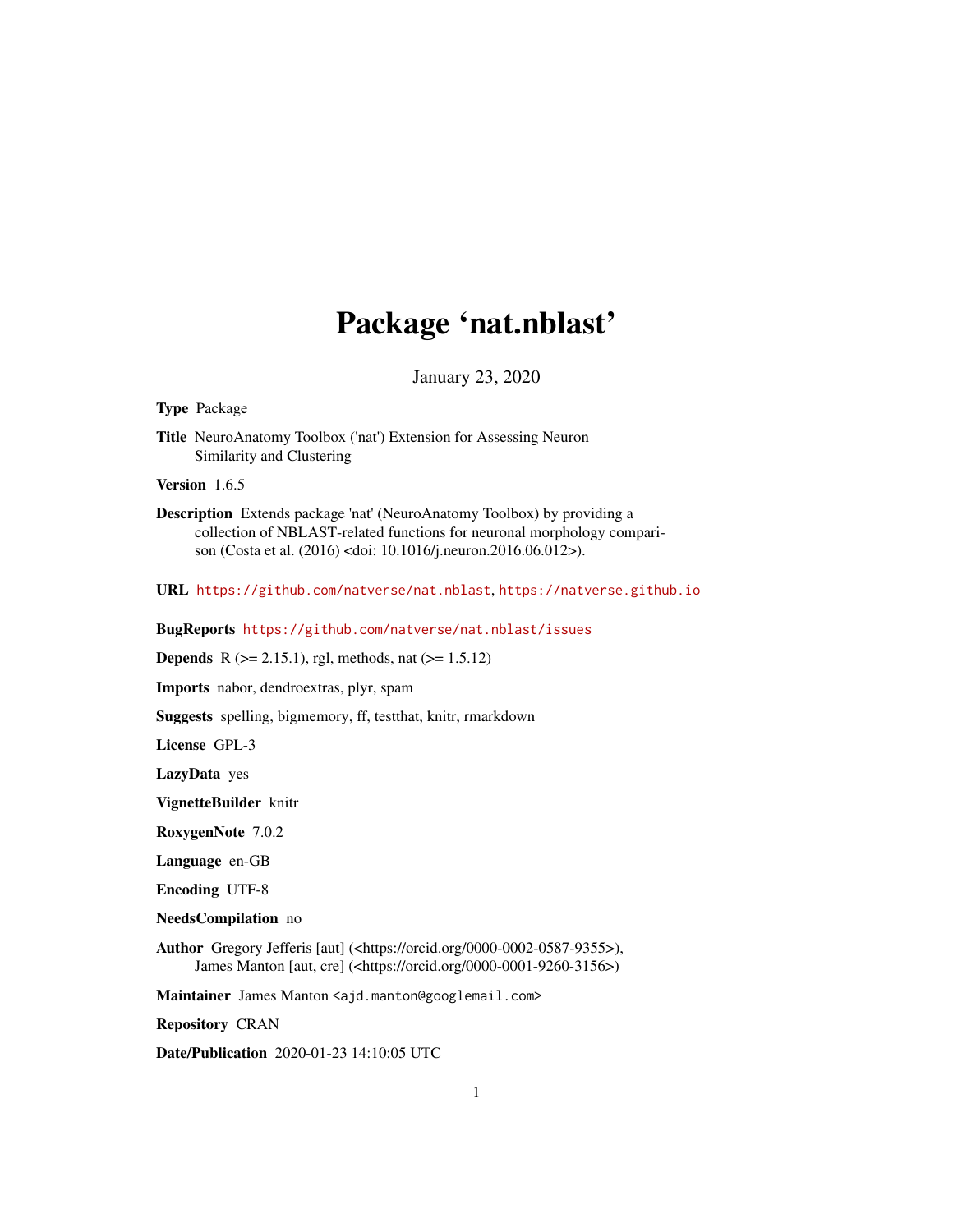# <span id="page-1-0"></span>R topics documented:

|       | -5                        |
|-------|---------------------------|
|       | $\overline{6}$            |
|       | $\overline{\phantom{0}}8$ |
|       |                           |
|       |                           |
|       |                           |
|       |                           |
|       |                           |
|       |                           |
|       |                           |
|       |                           |
|       |                           |
|       |                           |
|       |                           |
|       |                           |
|       |                           |
|       |                           |
|       |                           |
|       |                           |
|       |                           |
|       |                           |
| Index | 27                        |

nat.nblast-package *Neuron similarity, search and clustering tools*

#### Description

Neuron similarity, search and clustering tools

#### Similarity and search

The main entry point for similarity and search functions is [nblast](#page-10-1). Traced neurons will normally be converted to the [dotprops](#page-0-0) format for search. When multiple neurons are compared they should be in a [neuronlist](#page-0-0) object.

The current NBLAST version (2) depends on a scoring matrix. Default matrices trained using *Drosophila* neurons in the FCWB template brain space are distributed with this package (see smat. fcwb); see Scoring Matrices section below for creating new scoring matrices.

nblast makes use of a more flexible but more complicated function NeuriteBlast which includes several additional options. The function WeightedNNBasedLinesetMatching provides the primitive functionality of finding the nearest neighbour distances and absolute dot products for two sets of segments. Neither of these functions are intended for end use.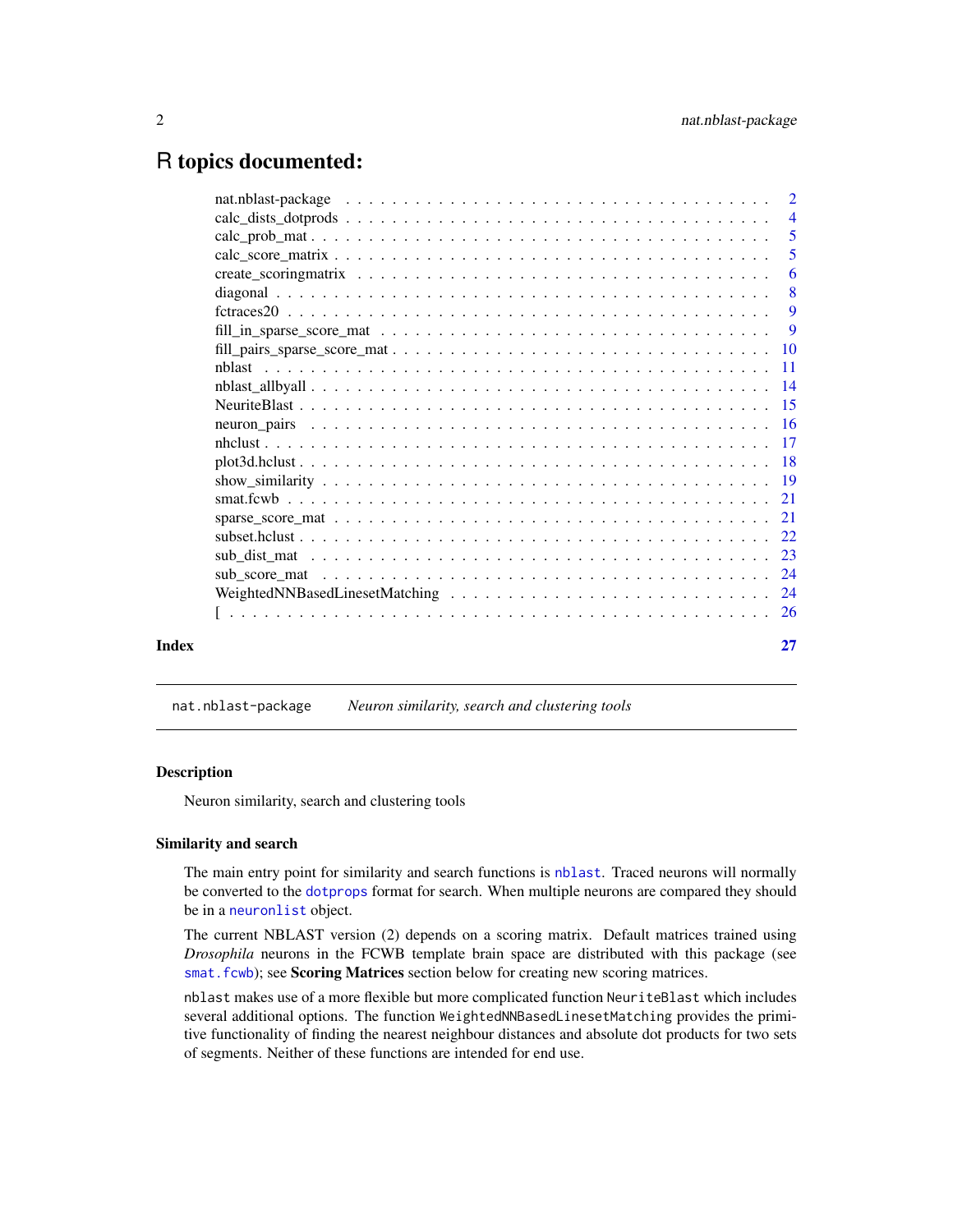### <span id="page-2-0"></span>nat.nblast-package 3

Calculating all by all similarity scores is facilitated by the [nblast\\_allbyall](#page-13-1) function which can take either a [neuronlist](#page-0-0) as input or a character vector naming (a subset) of neurons in a (large) [neuronlist](#page-0-0). The [neuronlist](#page-0-0) containing the input neurons should be resident in memory i.e. not the [neuronlistfh](#page-0-0).

# **Clustering**

Once an all by all similarity score matrix is available it can be used as the input to a variety of clustering algorithms. [nhclust](#page-16-1) provides a convenient wrapper for R's hierarchical clustering function [hclust](#page-0-0). If you wish to use another clustering function, then you can use the [sub\\_dist\\_mat](#page-22-1) to convert a raw similarity score matrix into a normalised distance matrix (or R [dist](#page-0-0) object) suitable for clustering. If you need a similarity matrix or want to modify the normalisation then you can use [sub\\_score\\_mat](#page-23-1).

Note that raw NBLAST scores are not symmetric (i.e.  $S(A,B)$  is not equal to  $S(B,A)$ ) so before clustering we construct a symmetric similarity/distance matrix  $1/2 \star (S(A,B)/S(A,A) + S(B,A)/S(B,B))$ ). See [sub\\_score\\_mat](#page-23-1)'s documentation for details.

# Cached scores

Although NBLAST is fast and can be parallelised, it makes sense to cache to disk all by all similarity scores for a group of neurons that will be subject to repeated clustering or other analysis. The matrix can simply be saved to disk and then reloaded using base R functions like [save](#page-0-0) and [load](#page-0-0). [sub\\_score\\_mat](#page-23-1) and [sub\\_dist\\_mat](#page-22-1) can be used to extract a subset of scores from this raw score matrix. For large matrices, the bigmemory or ff packages allow matrices to be stored on disk and portions loaded into memory on demand. [sub\\_score\\_mat](#page-23-1) and [sub\\_dist\\_mat](#page-22-1) work equally well for regular in-memory matrices and these disk-backed matrices.

To give an example, for 16,129 neurons from the flycircuit.tw dataset, the 260,144,641 comparisons took about 250 hours of compute time (half a day on  $\sim$  20 cores). When saved to disk as single precision (i.e. 4 bytes per score) ff matrix they occupy just over 1Gb.

# Calculating scoring matrices

The NBLAST algorithm depends on appropriately calibrated scoring matrices. These encapsulate the log odds ratio that a pair of segments come from two structurally related neurons rather than two unrelated neurons, given the observed distance and absolute dot product of the two segments. Scoring matrices can be constructed using the [create\\_scoringmatrix](#page-5-1) function, supplying a set of matching neurons and a set of non-matching neurons. See the create\_scoringmatrix documentation for links to lower-level functions that provide finer control over construction of the scoring matrix.

#### Package Options

There is one package option nat.nblast.defaultsmat which is NULL by default, but could for example be set to one of the scoring matrices included with the package such as "smat.fcwb" or to a new user-constructed matrix.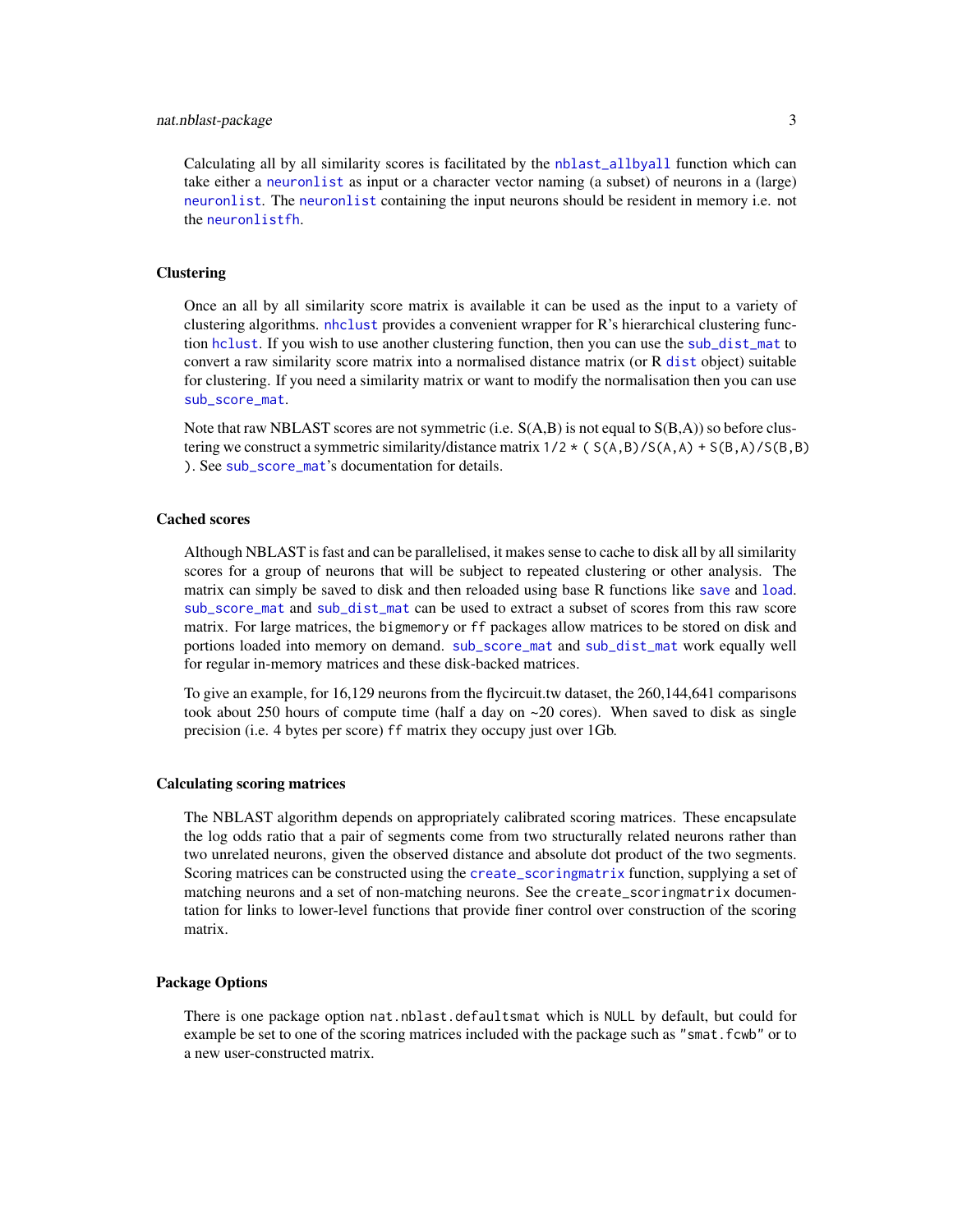#### <span id="page-3-0"></span>References

Costa, M., Ostrovsky, A.D., Manton, J.D., Prohaska, S., and Jefferis, G.S.X.E. (2014). NBLAST: Rapid, sensitive comparison of neuronal structure and construction of neuron family databases. bioRxiv preprint. [doi: 10.1101/006346.](http://dx.doi.org/10.1101/006346)

#### See Also

[nblast](#page-10-1), [smat.fcwb](#page-20-1), [nhclust](#page-16-1), [sub\\_dist\\_mat](#page-22-1), [sub\\_score\\_mat](#page-23-1), [create\\_scoringmatrix](#page-5-1)

<span id="page-3-1"></span>calc\_dists\_dotprods *Calculate distances and dot products between two sets of neurons*

# Description

Calculate distances and dot products between two sets of neurons

# Usage

```
calc_dists_dotprods(
  query_neurons,
  target_neurons,
  subset = NULL,
  ignoreSelf = TRUE,
  ...
)
```
# Arguments

| query_neurons | a neuronlist to use for calculating distances and dot products.                                                                                                                                                                                            |
|---------------|------------------------------------------------------------------------------------------------------------------------------------------------------------------------------------------------------------------------------------------------------------|
|               | target_neurons a further neuronlist to use for calculating distances and dot products.                                                                                                                                                                     |
| subset        | a data. frame specifying which neurons in query_neurons and target_neurons<br>should be compared, with columns specifying query and target neurons by name,<br>with one row for each pair. If unspecified, this defaults to an all-by-all compari-<br>son. |
| ignoreSelf    | a Boolean indicating whether to ignore comparisons of a neuron against itself<br>(default TRUE).                                                                                                                                                           |
| $\cdot$       | extra arguments to pass to NeuriteBlast.                                                                                                                                                                                                                   |

# Details

Distances and dot products are the raw inputs for constructing scoring matrices for the NBLAST search algorithm.

# Value

A list, one element for for pair of neurons with a 2 column data.frame containing one column of distances and another of absolute dot products.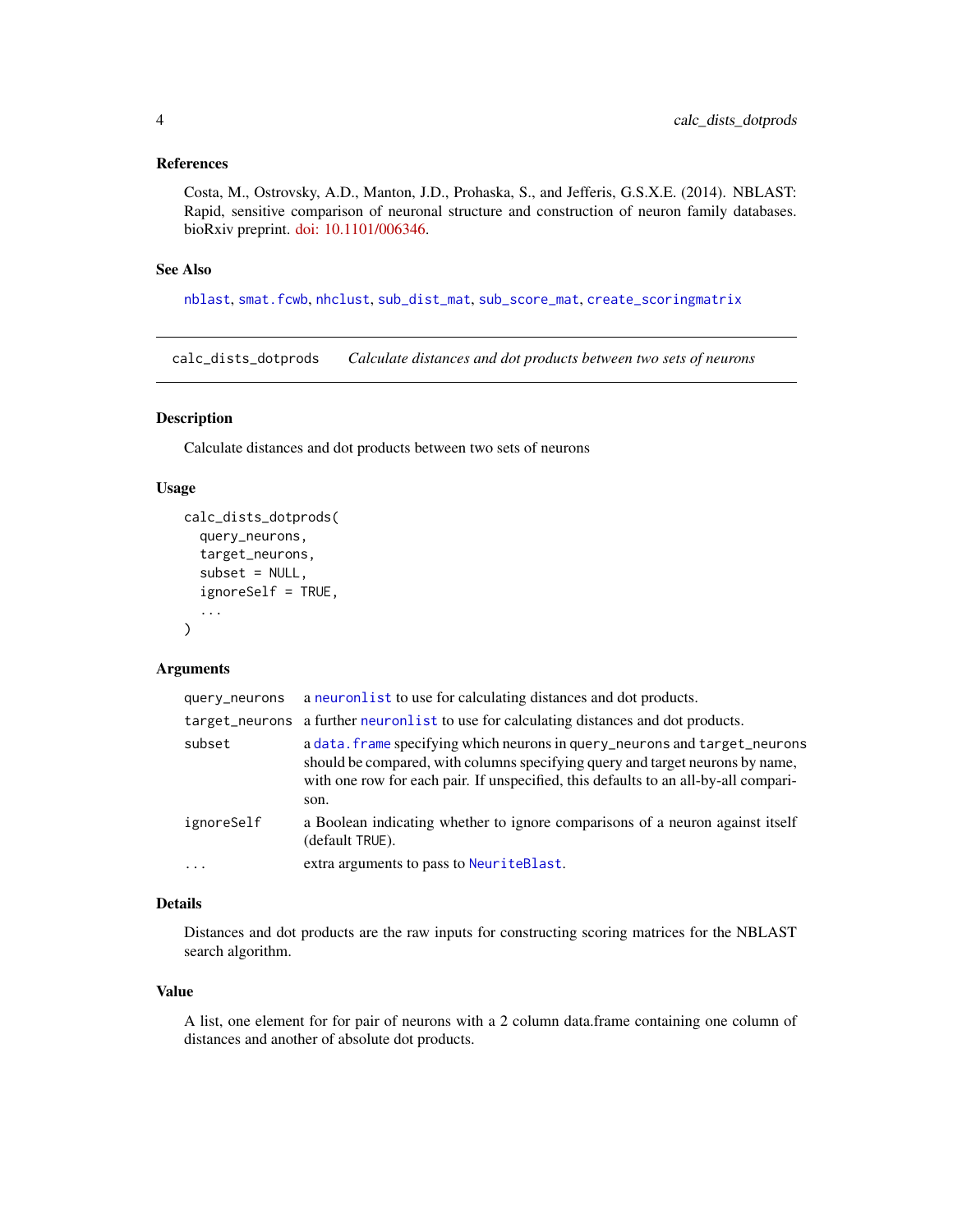<span id="page-4-2"></span><span id="page-4-0"></span>

# Description

Calculate probability matrix from distances and dot products between neuron segments

#### Usage

```
calc_prob_mat(
  nndists,
  dotprods,
  distbreaks,
  dotprodbreaks = seq(0, 1, by = 0.1),
  ReturnCounts = FALSE
)
```
# Arguments

| nndists       | a list of nearest-neighbour distances or a list of both nearest-neighbour distances<br>and dot products. |
|---------------|----------------------------------------------------------------------------------------------------------|
| dotprods      | a list of dot products.                                                                                  |
| distbreaks    | a vector specifying the breaks for distances in the probability matrix.                                  |
| dotprodbreaks | a vector specifying the breaks for dot products in the probability matrix.                               |
| ReturnCounts  | a Boolean indicating that counts should be returned instead of the default prob-<br>abilities.           |

### Value

A matrix with columns as specified by dotprodbreaks and rows as specified by distbreaks, containing probabilities (for default value of ReturnCounts=TRUE) or counts (if ReturnCounts=TRUE) for finding neuron segments with the given distance and dot product.

<span id="page-4-1"></span>

| calc_score_matrix | Calculate scoring matrix from probability matrices for matching and |
|-------------------|---------------------------------------------------------------------|
|                   | non-matching sets of neurons                                        |

# Description

Calculate scoring matrix from probability matrices for matching and non-matching sets of neurons

### Usage

```
calc_score_matrix(matchmat, randmat, logbase = 2, epsilon = 1e-06)
```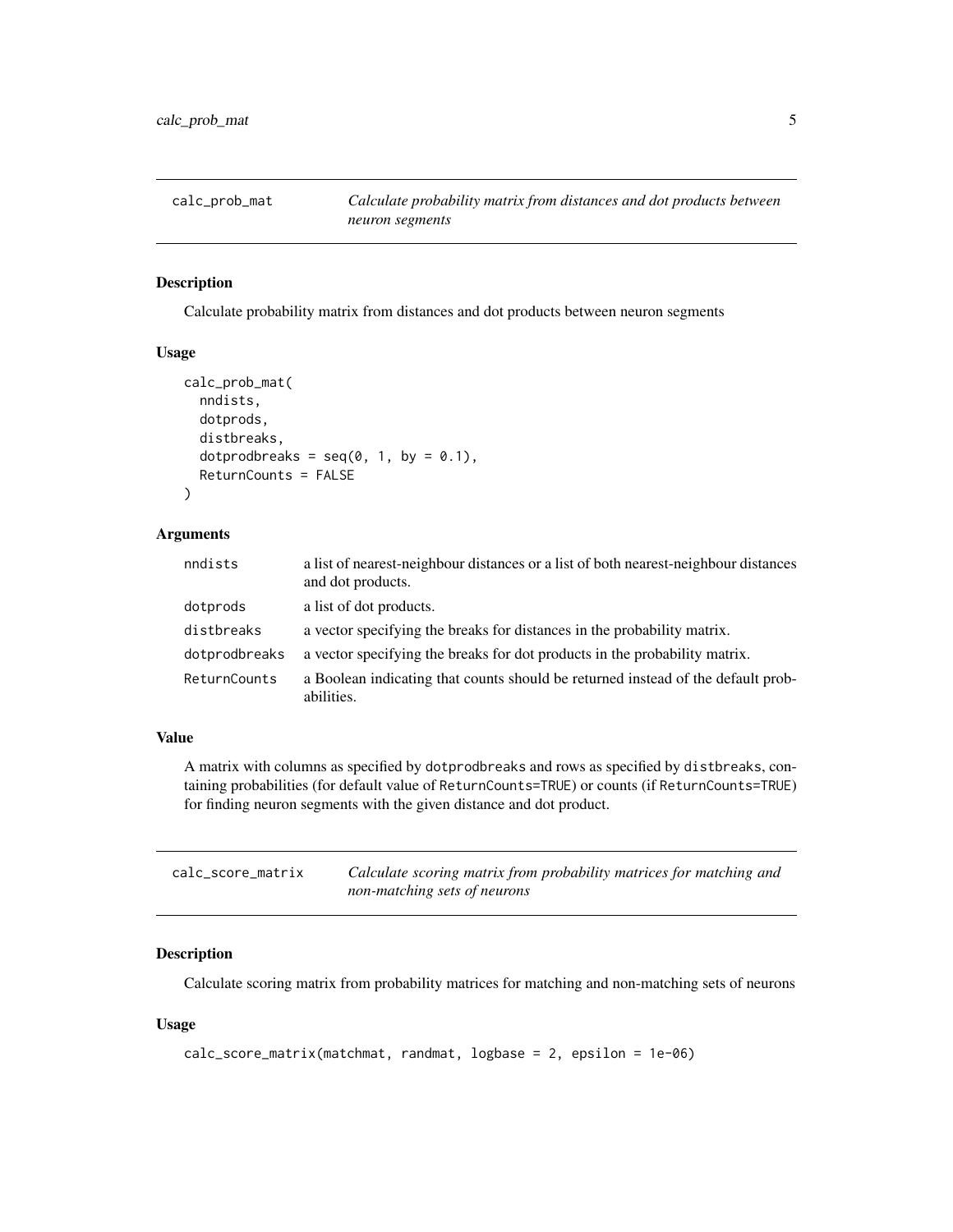# <span id="page-5-0"></span>Arguments

| matchmat | a probability matrix given by considering 'matching' neurons.                                                |
|----------|--------------------------------------------------------------------------------------------------------------|
| randmat  | a probability matrix given by considering 'non-matching' or 'random' neurons.                                |
| logbase  | the base to which the logarithm should be taken to produce the final scores.                                 |
| epsilon  | a pseudocount to prevent division by zero when constructing the log odds ratio<br>in the probability matrix. |

#### Value

A matrix with with class=c("scoringmatrix","table"), with columns as specified by dotprodbreaks and rows as specified by distbreaks, containing scores for neuron segments with the given distance and dot product.

<span id="page-5-1"></span>create\_scoringmatrix *Create a scoring matrix given matching and non-matching sets of neurons*

# Description

Calculate a scoring matrix embodying the logarithm of the odds that a matching pair of neurite segments come from a structurally related rather than random pair of neurons. This function embodies sensible default behaviours and is recommended for end users. More control is available by using the individual functions listed in See Also.

# Usage

```
create_scoringmatrix(
  matching_neurons,
  nonmatching_neurons,
  matching_subset = NULL,
  non_matching_subset = NULL,
  ignoreSelf = TRUE,
  distbreaks,
  dotprodbreaks = seq(0, 1, by = 0.1),
  logbase = 2,
  epsilon = 1e-06,
  ...
)
```
# Arguments

matching\_neurons

a [neuronlist](#page-0-0) of matching neurons.

nonmatching\_neurons

a [neuronlist](#page-0-0) of non-matching neurons.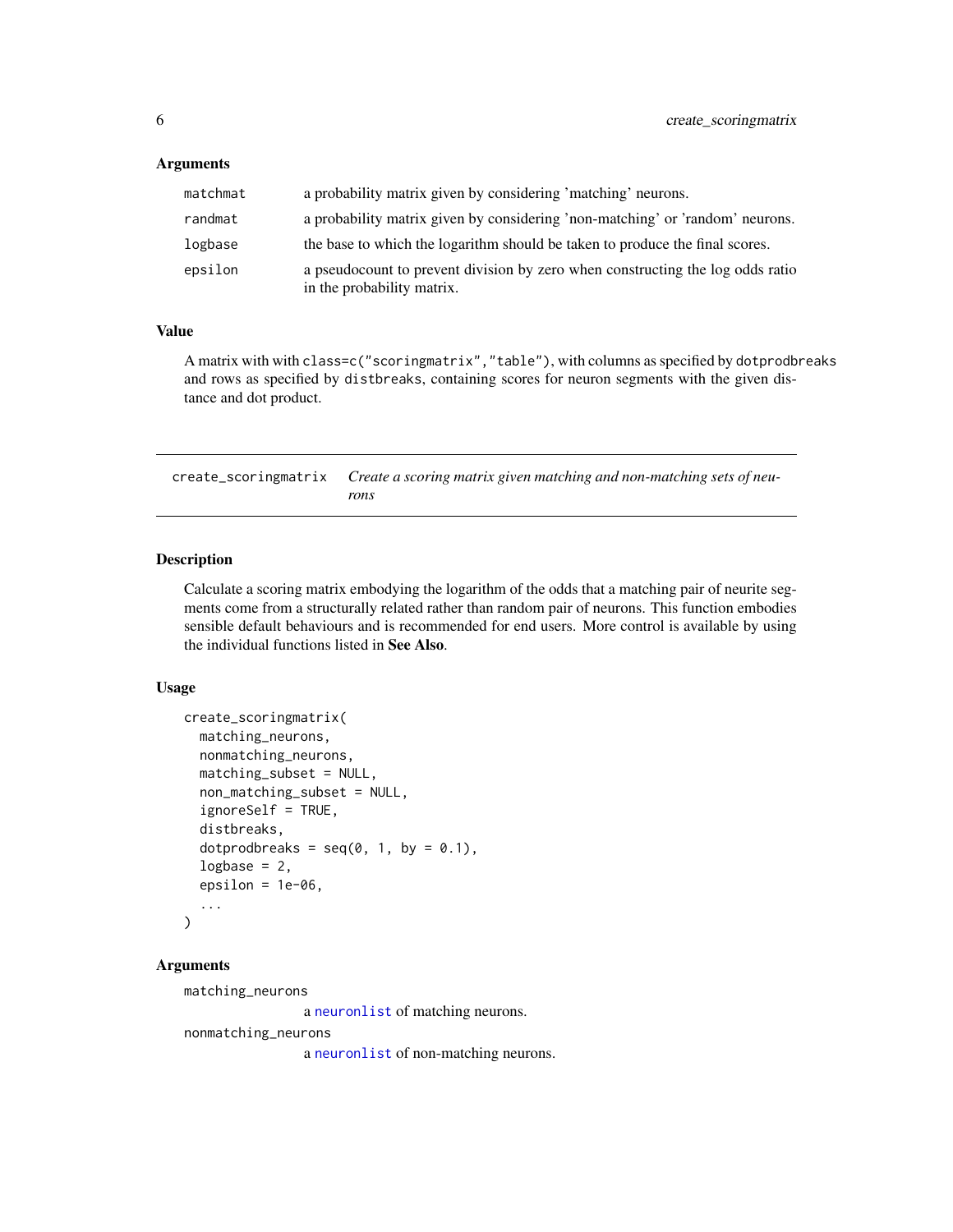<span id="page-6-0"></span>

| matching_subset, non_matching_subset |                                                                                                                            |  |
|--------------------------------------|----------------------------------------------------------------------------------------------------------------------------|--|
|                                      | data. frames indicating which pairs of neurons in the two input neuron lists should                                        |  |
|                                      | be used to generate the matching and null distributions. See details for the de-                                           |  |
|                                      | fault behaviour when NULL.                                                                                                 |  |
| ignoreSelf                           | a Boolean indicating whether to ignore comparisons of a neuron against itself<br>(default TRUE).                           |  |
| distbreaks                           | a vector specifying the breaks for distances in the probability matrix.                                                    |  |
| dotprodbreaks                        | a vector specifying the breaks for dot products in the probability matrix.                                                 |  |
| logbase                              | the base to which the logarithm should be taken to produce the final scores.                                               |  |
| epsilon                              | a pseudocount to prevent division by zero when constructing the log odds ratio<br>in the probability matrix.               |  |
| .                                    | extra arguments to pass to NeuriteBlast or options for the call to mlply call<br>that actually iterates over neuron pairs. |  |

#### Details

By default create\_scoringmatrix will use all neurons in matching\_neurons to create the matching distribution. This is appropriate if all of these neurons are of a single type. If you wish to use multiple types of neurons then you will need to specify a matching\_subset to indicate which pairs of neurons are of the same type.

By default create\_scoringmatrix will use a random set of pairs from non\_matching\_neurons to create the null distribution. The number of random pairs will be equal to the number of matching pairs defined by matching\_neurons This is appropriate if non\_matching\_neurons contains a large collection of neurons of different types. You may wish to set the random seed using [set.seed](#page-0-0) if you want to ensure that exactly the same (pseudo-)random pairs of neurons are used in subsequent calls.

#### Value

A matrix with columns as specified by dotprodbreaks and rows as specified by distbreaks, containing log odd scores for neuron segments with the given distance and dot product.

# See Also

[calc\\_score\\_matrix](#page-4-1)[,calc\\_prob\\_mat,](#page-4-2)[calc\\_dists\\_dotprods](#page-3-1)[,neuron\\_pairs](#page-15-1)

## Examples

```
# calculate scoring matrix
# bring in some mushroom body neurons
library(nat)
data(kcs20)
# convert the (connected) tracings into dotprops (point and vector)
# representation, resampling at 1 micron intervals along neuron
fctraces20.dps=dotprops(fctraces20, resample=1)
# we will use both all kcs vs all fctraces20 and fctraces20 vs fctraces20
# as random_pairs to make the null distribution
```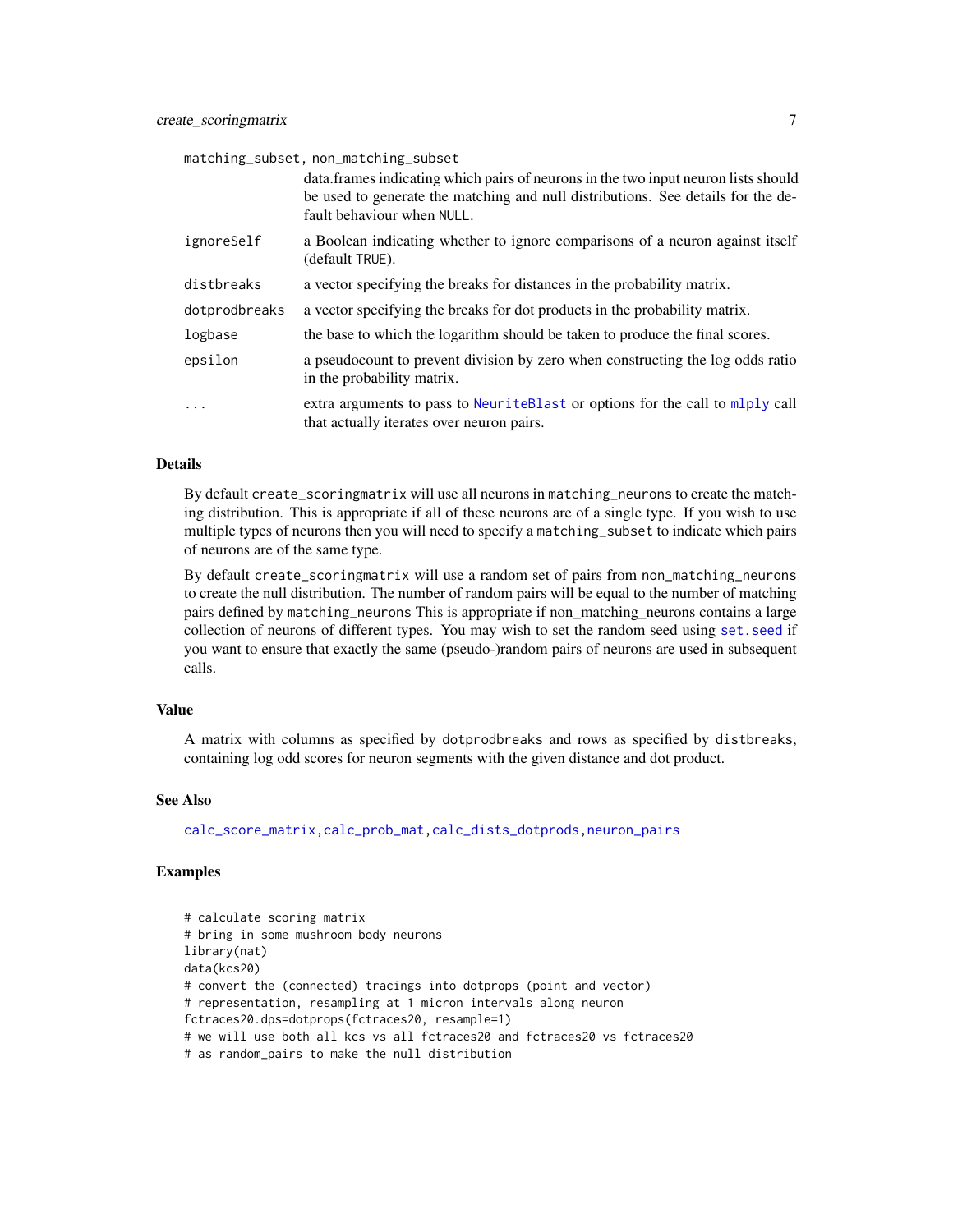```
random_pairs=rbind(neuron_pairs(fctraces20), neuron_pairs(nat::kcs20, fctraces20))
# you can add .progress='text' if this looks like taking a while
smat=create_scoringmatrix(kcs20, c(kcs20, fctraces20.dps),
                         non_matching_subset=random_pairs)
# now plot the scoring matrix
distbreaks=attr(smat,'distbreaks')
distbreaks=distbreaks[-length(distbreaks)]
dotprodbreaks=attr(smat,'dotprodbreaks')[-1]
# Create a function interpolating colors in the range of specified colors
jet.colors <- colorRampPalette( c("blue", "green", "yellow", "red") )
# 2d filled contour plot of scoring matrix. Notice that the there is a region
# at small distances and large abs dot product with the highest log odds ratio
# i.e. most indicative of a match rather than non-match
filled.contour(x=distbreaks, y=dotprodbreaks, z=smat, col=jet.colors(20),
 main='smat: log odds ratio', xlab='distance /um', ylab='abs dot product')
# 3d perspective plot of the scoring matrix
persp3d(x=distbreaks, y=dotprodbreaks, z=smat, col=jet.colors(20)[cut(smat,20)],
xlab='distance /um', ylab='abs dot product', zlab='log odds ratio')
```
diagonal *Extract diagonal terms from a variety of matrix types*

### Description

Extract diagonal terms from a variety of matrix types

#### Usage

```
diagonal(x, indices = NULL)## Default S3 method:
diagonal(x, indices = NULL)
```
#### Arguments

| $\mathsf{x}$ | A square matrix                                                                 |
|--------------|---------------------------------------------------------------------------------|
| indices      | specifies a subset of the diagonal using a character vector of names, a logical |
|              | vector or integer indices. The default (NULL) implies all elements.             |

### Details

Insists that input matrix is square. Uses the 'diagonal' attribute when available and has specialised handling of ff, big.matrix, dgCMatrix matrices. Does not check that row and column names are identical for those matrix classes (unlike the base [diag](#page-0-0) function, but always uses rownames.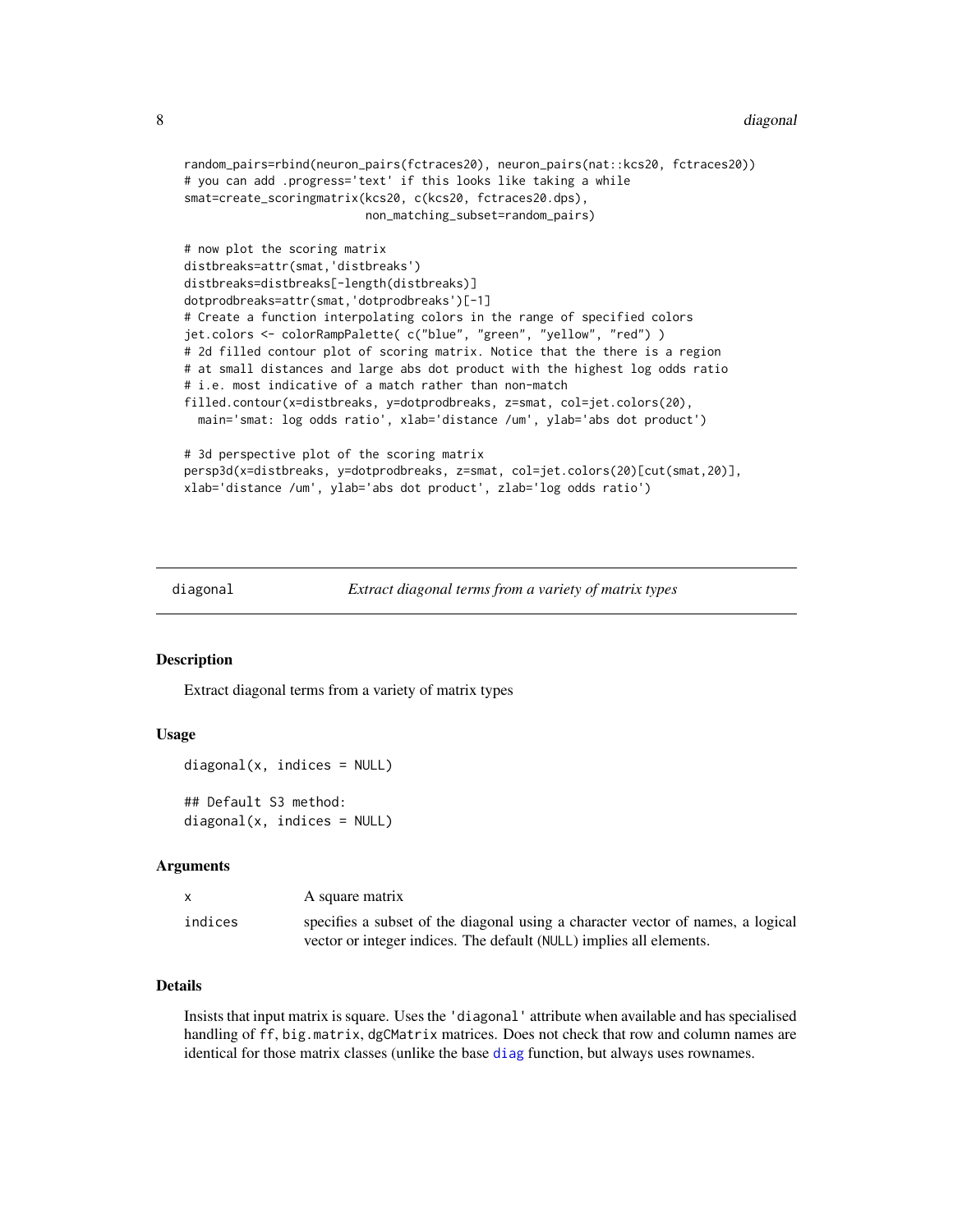#### <span id="page-8-0"></span>fctraces20 9

# Value

a named vector containing the diagonal elements.

#### Examples

```
m=fill_in_sparse_score_mat(letters[1:5])
diagonal(m)
```
fctraces20 *20 traced Drosophila neurons from Chiang et al 2011*

# Description

This R list (which has additional class neuronlist) contains 15 skeletonized *Drosophila* neurons as dotprops objects. Original data is due to Chiang et al. [1], who have generously shared their raw data at <http://flycircuit.tw>. Automated tracing of neuron skeletons was carried out by Lee et al [2]. Image registration and further processing was carried out by Greg Jefferis, Marta Costa and James Manton[3].

# References

[1] Chiang A.S., Lin C.Y., Chuang C.C., Chang H.M., Hsieh C.H., Yeh C.W., Shih C.T., Wu J.J., Wang G.T., Chen Y.C., Wu C.C., Chen G.Y., Ching Y.T., Lee P.C., Lin C.Y., Lin H.H., Wu C.C., Hsu H.W., Huang Y.A., Chen J.Y., et al. (2011). Three-dimensional reconstruction of brain-wide wiring networks in Drosophila at single-cell resolution. Curr Biol 21 (1), 1-11. doi: [http://doi.](http://doi.org/10.1016/j.cub.2010.11.056) [org/10.1016/j.cub.2010.11.056](http://doi.org/10.1016/j.cub.2010.11.056)

[2] P.-C. Lee, C.-C. Chuang, A.-S. Chiang, and Y.-T. Ching. (2012). High-throughput computer method for 3d neuronal structure reconstruction from the image stack of the Drosophila brain and its applications. PLoS Comput Biol, 8(9):e1002658, Sep 2012. doi: [http://doi.org/10.1371/](http://doi.org/10.1371/journal.pcbi.1002658) [journal.pcbi.1002658](http://doi.org/10.1371/journal.pcbi.1002658).

[3] NBLAST: Rapid, sensitive comparison of neuronal structure and construction of neuron family databases. Marta Costa, Aaron D. Ostrovsky, James D. Manton, Steffen Prohaska, Gregory S.X.E. Jefferis. bioRxiv doi: <http://doi.org/10.1101/006346>.

fill\_in\_sparse\_score\_mat

*Add one or more submatrices to a sparse score matrix*

# Description

Add one or more submatrices to a sparse score matrix

### Usage

fill\_in\_sparse\_score\_mat(sparse\_matrix, ..., diag = NULL)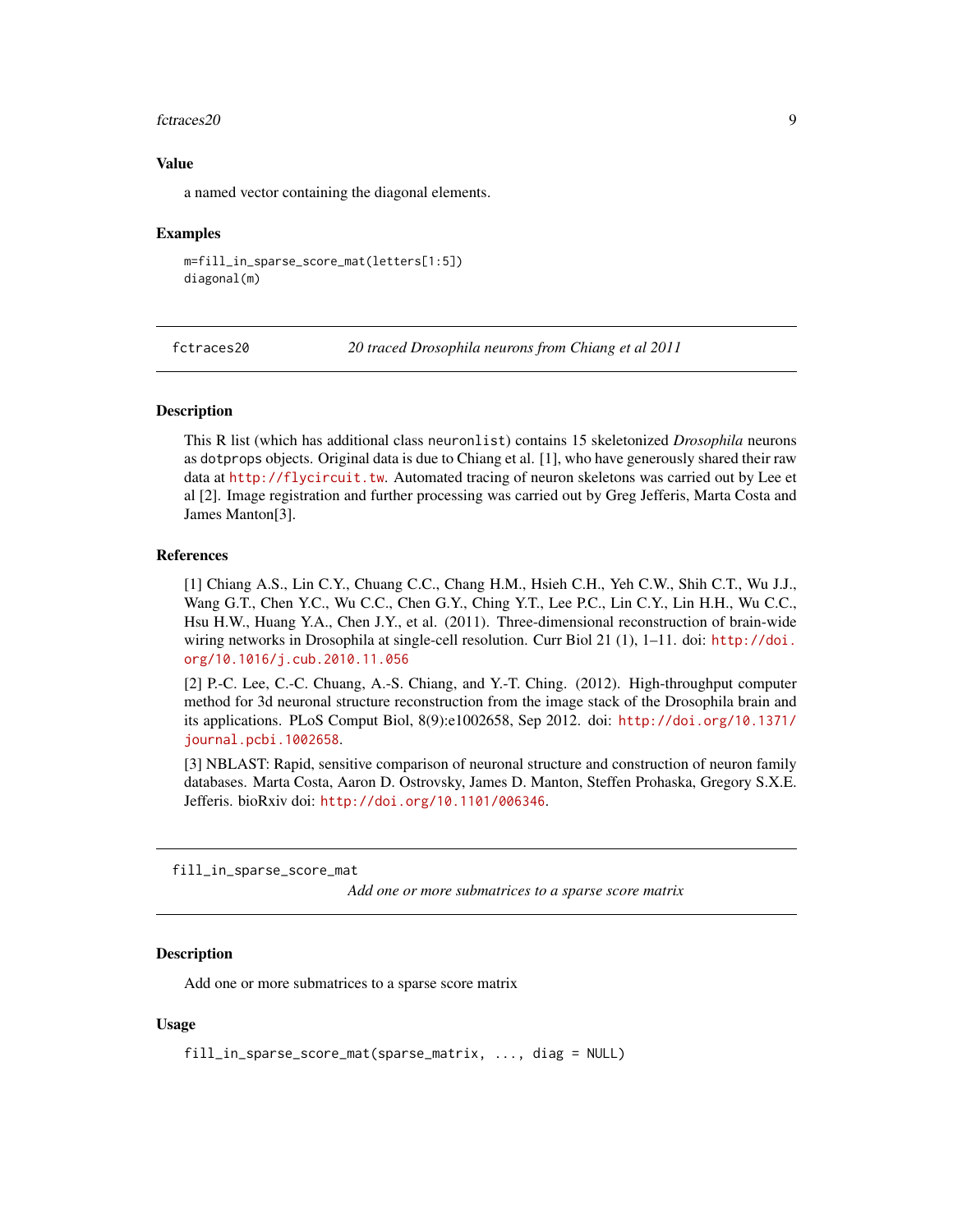# <span id="page-9-0"></span>Arguments

|          | sparse_matrix either an existing (square) sparse matrix or a character vector of names that will<br>be used to define an empty sparse matrix. |
|----------|-----------------------------------------------------------------------------------------------------------------------------------------------|
| $\cdots$ | Additional matrices to insert into sparse_matrix. Row and column names must<br>have matches in sparse_matrix.                                 |
| diag     | optional full diagonal for sparse matrix <i>i.e.</i> self-match scores.                                                                       |

# See Also

sparse\_score\_mat

```
fill_pairs_sparse_score_mat
```
*Add forwards, reverse and self scores for a pair of neurons to a sparse score matrix*

# Description

Add forwards, reverse and self scores for a pair of neurons to a sparse score matrix

# Usage

```
fill_pairs_sparse_score_mat(
  sparse_matrix,
 n1,
 n2,
 dense_matrix,
 reverse = TRUE,
 self = TRUE,reverse_self = (reverse && self)
\mathcal{L}
```
#### Arguments

| sparse_matrix | the sparse matrix to fill in.                                                                                               |
|---------------|-----------------------------------------------------------------------------------------------------------------------------|
| n1            | the name of the query neuron.                                                                                               |
| n2            | the name of the target neuron.                                                                                              |
| dense_matrix  | the score matrix from which to extract scores.                                                                              |
| reverse       | logical indicating that the reverse score should also be filled in (default TRUE).                                          |
| self          | logical indicating that the self-score of the query should also be filled in (used<br>for normalised scores; default TRUE). |
| reverse_self  | logical indicating that the self-score of the target should also be filled in (used<br>for mean scores; default TRUE).      |

# Value

A sparse matrix (of class [spam](#page-0-0)) with the specified score entries filled.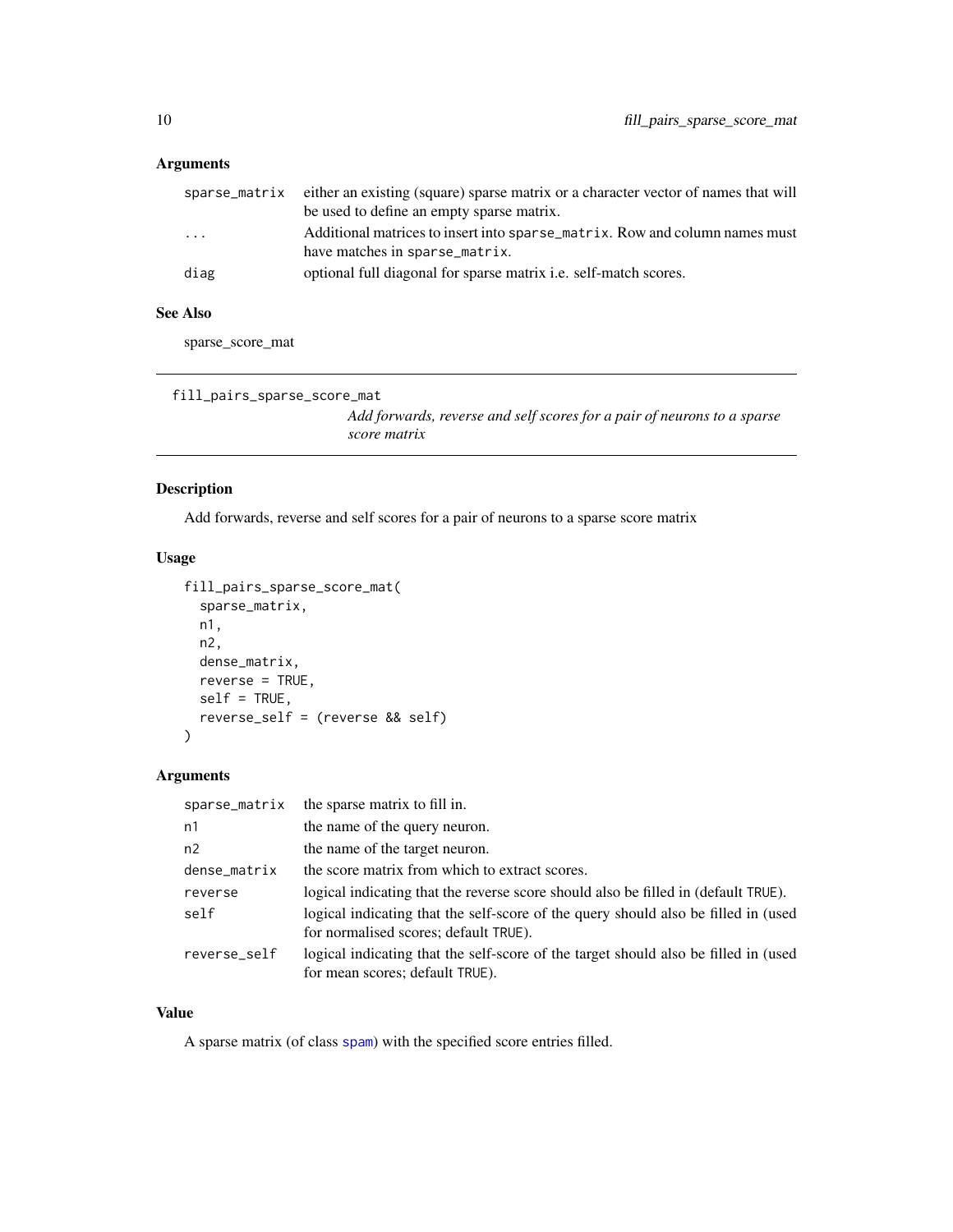<span id="page-10-1"></span><span id="page-10-0"></span>

# Description

Uses the NBLAST algorithm that compares the morphology of two neurons. For more control over the parameters of the algorithm, see the arguments of [NeuriteBlast](#page-14-1).

# Usage

```
nblast(
  query,
  target = getOption("nat.default.neuronlist"),
  smat = NULL,sd = 3,
 version = c(2, 1),
  normalised = FALSE,
 UseAlpha = FALSE,
 OmitFailures = NA,
  ...
)
```

| query        | the query neuron.                                                                                                                                                                                    |
|--------------|------------------------------------------------------------------------------------------------------------------------------------------------------------------------------------------------------|
| target       | a neuronlist to compare neuron against. Defaults to options ("nat.default.neuronlist").<br>See nat-package.                                                                                          |
| smat         | the scoring matrix to use (see details)                                                                                                                                                              |
| sd           | Standard deviation to use in distance dependence of NBLAST v1 algorithm.<br>Ignored when version=2.                                                                                                  |
| version      | the version of the algorithm to use (the default, 2, is the latest).                                                                                                                                 |
| normalised   | whether to divide scores by the self-match score of the query                                                                                                                                        |
| UseAlpha     | whether to weight the similarity score for each matched segment to emphasise<br>long range neurites rather then arbours (default: FALSE, see UseAlpha section<br>for details).                       |
| OmitFailures | Whether to omit neurons for which FUN gives an error. The default value (NA)<br>will result in nblast stopping with an error message the moment there is an<br>error. For other values, see details. |
| $\ddotsc$    | Additional arguments passed to NeuriteBlast or the function used to compute<br>scores from distances/dot products. (expert use only).                                                                |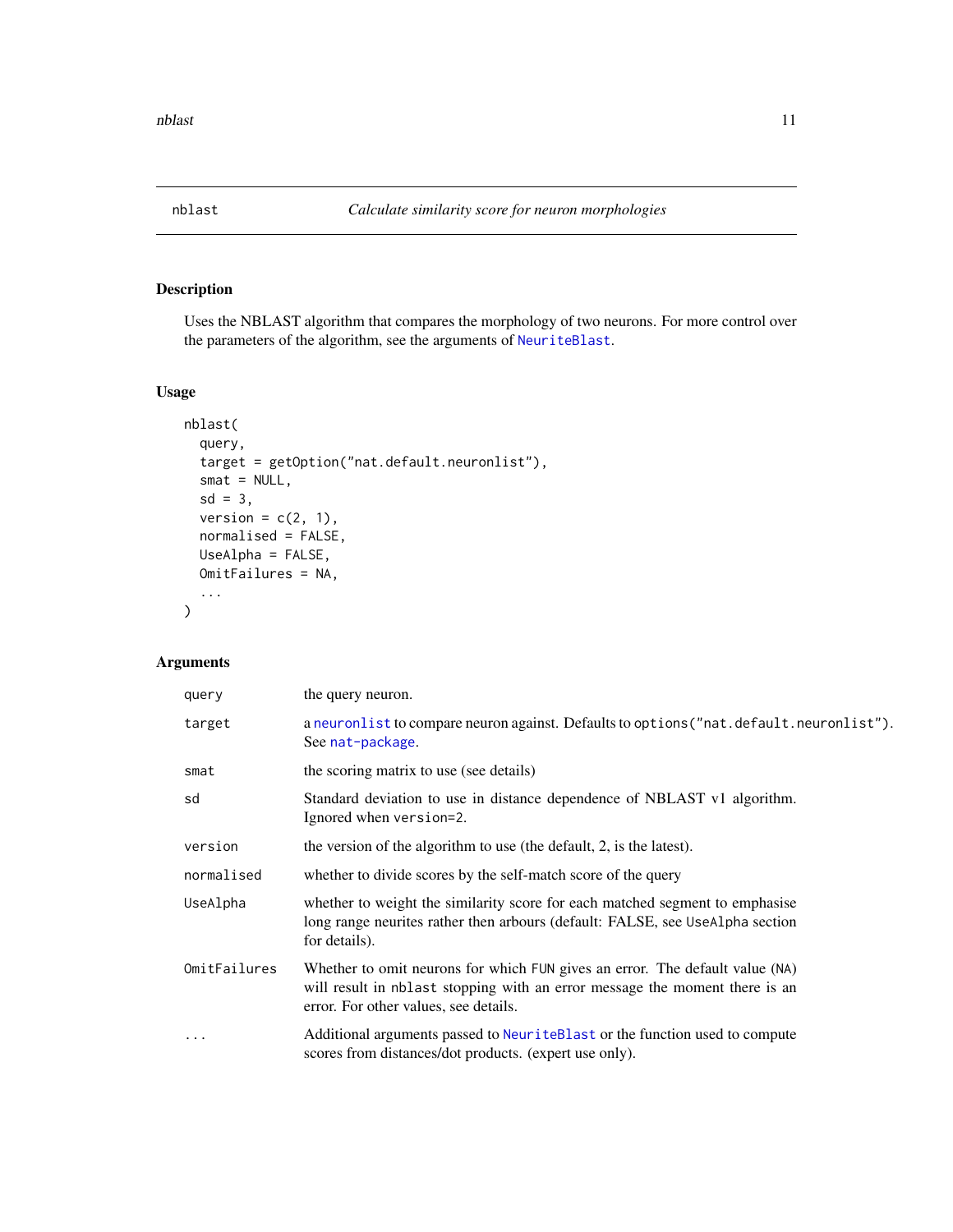#### <span id="page-11-0"></span>Details

when smat=NULL options("nat.nblast.defaultsmat") will be checked and if NULL, then smat.fcwb or smat\_alpha.fcwb will be used depending on the value of UseAlpha.

When OmitFailures is not NA, individual nblast calls will be wrapped in try to ensure that failure for any single neuron does not abort the whole nblast call. When OmitFailures=FALSE, missing values will be left as NA. OmitFailures=TRUE is not (yet) implemented. If you want to drop scores for neurons that failed you will need to set OmitFailures=FALSE and then use [na.omit](#page-0-0) or similar to post-process the scores.

Note that when OmitFailures=FALSE error messages will not be printed because the call is wrapped as try(expr,silent=TRUE).

Internally, the [plyr](#page-0-0) package is used to provide options for parallelising NBLAST and displaying progress. To display a progress bar as the scores are computed, add .progress="text" to the arguments (non-text progress bars are available – see [create\\_progress\\_bar](#page-0-0)). To parallelise, add .parallel=TRUE to the arguments. In order to make use of parallel calculation, you must register a parallel backend that will distribute the computations. There are several possible backends, the simplest of which is the multicore option made available by doMC, which spreads the load across cores of the same machine. Before using this, the backend must be registered using registerDoMC (see example below).

#### Value

Named list of similarity scores.

#### NBLAST Versions

The nblast version argument presently exposes two versions of the algorithm; both use the same core procedure of aligning two vector clouds, segment by segment, and then computing the distance and absolute dot product between the nearest segment in the target neuron for every segment in the query neuron. However they differ significantly in the procedure used to calculate a score using this set of distances and absolute dot products.

Version 1 of the algorithm uses a standard deviation (argument sd) as a user-supplied parameter for a negative exponential weighting function that determines the relationship between score and the distance between segments. This corresponds to the parameter  $\sigma$  in the weighting function:

 $f = \sqrt{| \vec{u_i} \cdot \vec{v_i} | \exp{(-d_i^2/2\sigma^2)}}$ 

This is the same approach described in Kohl et al 2013 and the similarity scores in the interval (0,1) described in that paper can exactly recapitulated by setting version=1 and normalised=TRUE.

Version 2 of the algorithm is described in Costa et al 2014. This uses a more sophisticated and principled scoring approach based on a log-odds ratio defined by the distribution of matches and non-matches in sample data. This information is passed to the nblast function in the form of a *scoring matrix* (which can be computed by [create\\_scoringmatrix](#page-5-1)); a default scoring matrix [smat.fcwb](#page-20-1) has been constructed for *Drosophila* neurons.

Which version should I use? You should use version 2 if you are working with *Drosophila* neurons or you have sufficient training data (in the form of validated matching and random neuron pairs to construct a scoring matrix). If this is not the case, you can always fall back to version 1, setting the free parameter (sd or  $\sigma$ ) to a value that encapsulates your understanding of the location precision of neurons in your species/brain region of interest. In the fly brain we have used  $\sigma = 3$  microns, since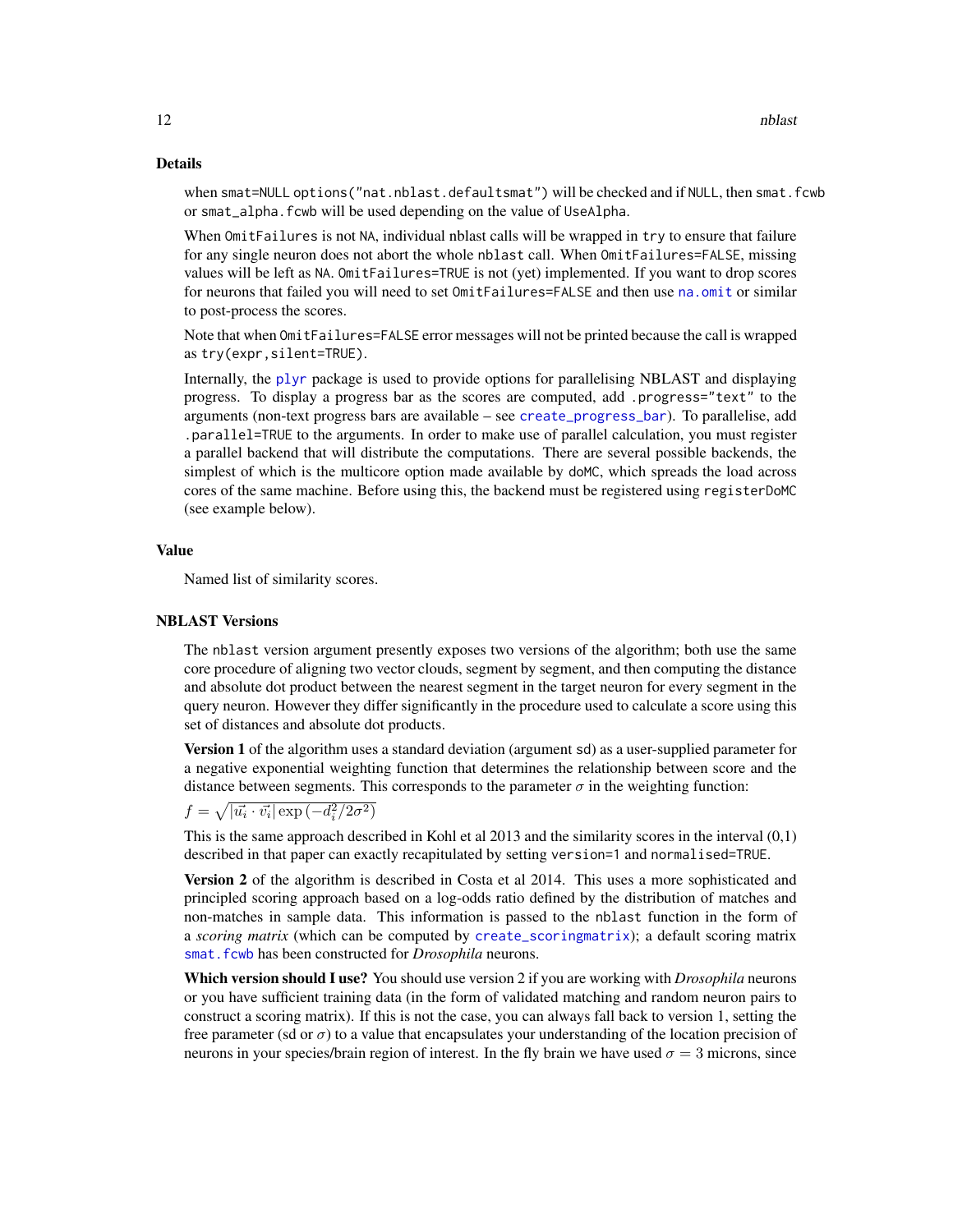#### <span id="page-12-0"></span>nblast 13

previous estimates of the localisation of identifiable features of neurons (Jefferis, Potter et al 2007) are of this order.

# UseAlpha

In NBLAST v2, the alpha factor for a segment indicates whether neighbouring segments are aligned in a similar direction (as typical for e.g. a long range axonal projection) or randomly aligned (as typical for dendritic arbours). See Costa et al. for details. Setting UseAlpha=TRUE will emphasise the axon, primary neurite etc. of a neuron. This can be a particularly useful option e.g. when you are searching by a traced fragment that you know or suspect to follow an axon tract.

#### References

Kohl, J. Ostrovsky, A.D., Frechter, S., and Jefferis, G.S.X.E (2013). A bidirectional circuit switch reroutes pheromone signals in male and female brains. Cell 155 (7), 1610–23 [doi: 10.1016/j.cell.2013.11.025.](http://dx.doi.org/10.1016/j.cell.2013.11.025)

Costa, M., Ostrovsky, A.D., Manton, J.D., Prohaska, S., and Jefferis, G.S.X.E. (2014). NBLAST: Rapid, sensitive comparison of neuronal structure and construction of neuron family databases. bioRxiv preprint. [doi: 10.1101/006346.](http://dx.doi.org/10.1101/006346)

Jefferis G.S.X.E., Potter C.J., Chan A.M., Marin E.C., Rohlfing T., Maurer C.R.J., and Luo L. (2007). Comprehensive maps of Drosophila higher olfactory centers: spatially segregated fruit and pheromone representation. Cell 128 (6), 1187–1203. [doi:10.1016/j.cell.2007.01.040](http://dx.doi.org/10.1016/j.cell.2007.01.040)

#### See Also

[nat-package](#page-0-0), [nblast\\_allbyall](#page-13-1), [create\\_scoringmatrix](#page-5-1), [smat.fcwb](#page-20-1)

# Examples

```
# load sample Kenyon cell data from nat package
data(kcs20, package='nat')
# search one neuron against all neurons
scores=nblast(kcs20[['GadMARCM-F000142_seg002']], kcs20)
# scores from best to worst, top hit is of course same neuron
sort(scores, decreasing = TRUE)
hist(scores, breaks=25, col='grey')
abline(v=1500, col='red')
# plot query neuron
```

```
open3d()
# plot top 3 hits (including self match with thicker lines)
plot3d(kcs20[which(sort(scores, decreasing = TRUE)>1500)], lwd=c(3,1,1))
rest=names(which(scores<1500))
plot3d(rest, db=kcs20, col='grey', lwd=0.5)
```

```
# normalised scores (i.e. self match = 1) of all neurons vs each other
# note use of progress bar
scores.norm=nblast(kcs20, kcs20, normalised = TRUE, .progress="text")
hist(scores.norm, breaks=25, col='grey')
# produce a heatmap from normalised scores
jet.colors <- colorRampPalette( c("blue", "green", "yellow", "red") )
heatmap(scores.norm, labCol = with(kcs20,type), col=jet.colors(20), symm = TRUE)
```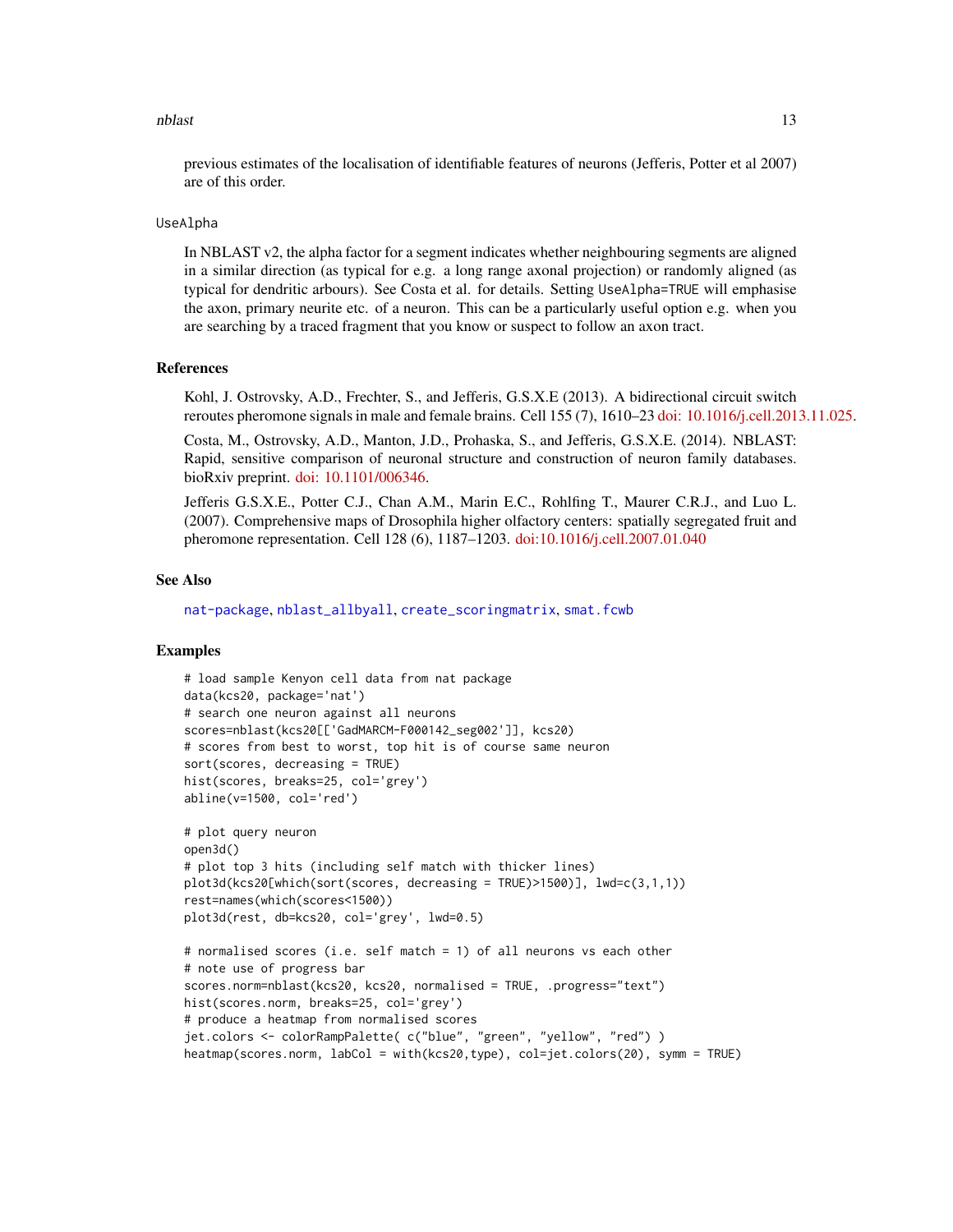```
## Not run:
# Parallelise NBLASTing across 4 cores using doMC package
library(doMC)
registerDoMC(4)
scores.norm2=nblast(kcs20, kcs20, normalised=TRUE, .parallel=TRUE)
stopifnot(all.equal(scores.norm2, scores.norm))
## End(Not run)
```
<span id="page-13-1"></span>nblast\_allbyall *Wrapper function to compute all by all NBLAST scores for a set of neurons*

# Description

Calls nblast to compute the actual scores. Can accept either a [neuronlist](#page-0-0) or neuron names as a character vector. This is a thin wrapper around nblast and its main advantage is the option of "mean" normalisation for forward and reverse scores, which is the most sensible input to give to a clustering algorithm as well as the choice of returning a distance matrix.

#### Usage

```
nblast_allbyall(x, ...)
## S3 method for class 'character'
nblast_allbyall(x, smat = NULL, db = getOption("nat.default.neuronlist"), ...)
## S3 method for class 'neuronlist'
nblast_allbyall(
  x,
  smat = NULL,distance = FALSE,
  normalisation = c("raw", "normalised", "mean"),
  ...
)
```

| $\mathsf{x}$  | Input neurons (neuronlist or character vector)                                                                                                                                                                          |
|---------------|-------------------------------------------------------------------------------------------------------------------------------------------------------------------------------------------------------------------------|
| $\ddots$ .    | Additional arguments for methods or nblast                                                                                                                                                                              |
| smat          | the scoring matrix to use (see details of nblast for meaning of default NULL<br>value)                                                                                                                                  |
| db            | A neuronlist or a character vector naming one. Defaults to value of options ("nat.default.neuronli                                                                                                                      |
| distance      | logical indicating whether to return distances or scores.                                                                                                                                                               |
| normalisation | the type of normalisation procedure that should be carried out, selected from<br>'raw', 'normalised' or 'mean' (i.e. the average of normalised scores in both<br>directions). If distance=TRUE then this cannot be raw. |

<span id="page-13-0"></span>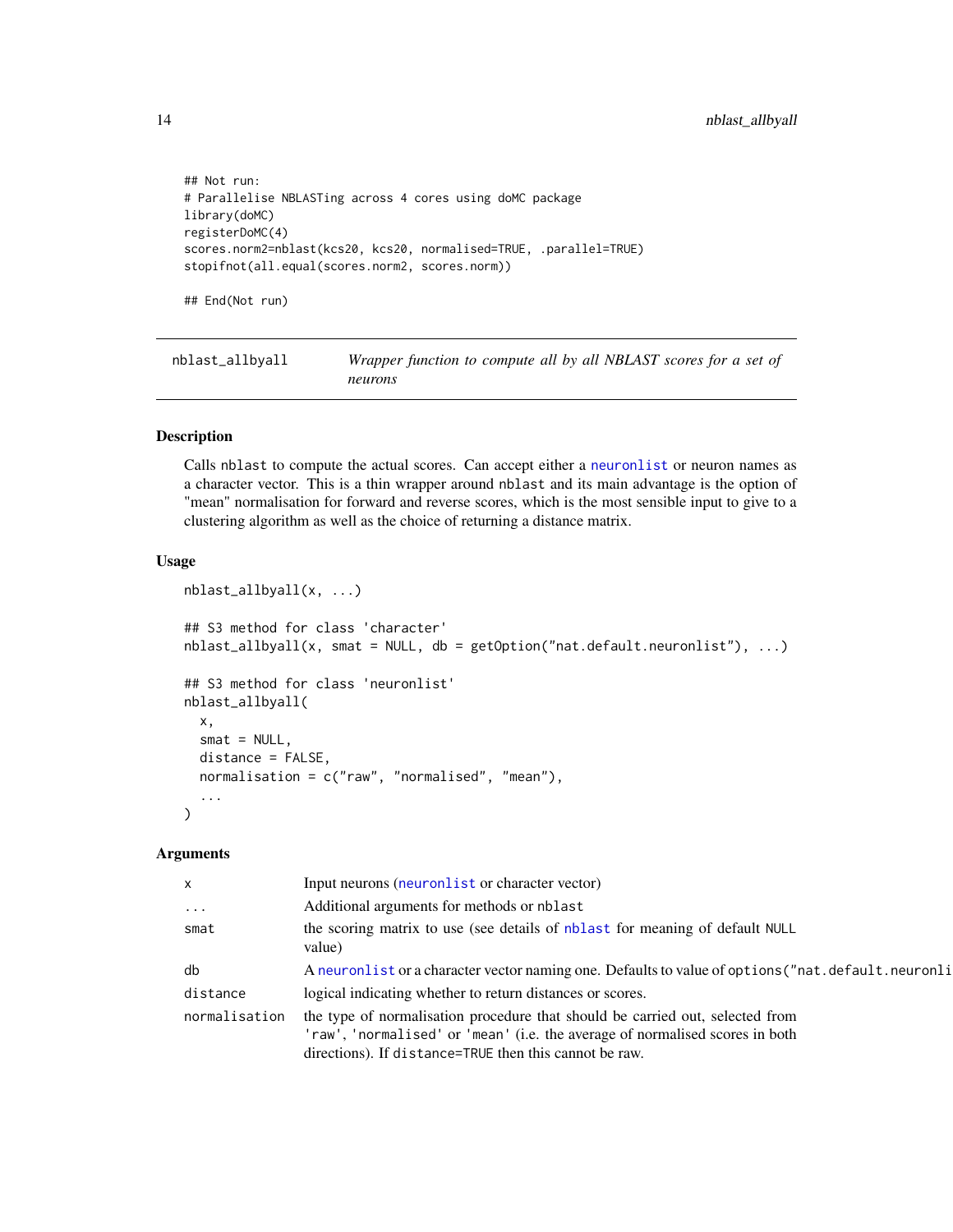#### <span id="page-14-0"></span>NeuriteBlast 15

# Details

Note that nat already provides a function [nhclust](#page-16-1) for clustering, which is a wrapper for R's hclust function. nhclust actually expects raw scores as input.

# TODO

It would be a good idea in the future to implement a parallel version of this function.

# See Also

[nblast](#page-10-1)[,sub\\_score\\_mat,](#page-23-1)[nhclust](#page-16-1)

# Examples

```
library(nat)
kcs20.scoremat=nblast_allbyall(kcs20)
kcs20.hclust=nhclust(scoremat=kcs20.scoremat)
plot(kcs20.hclust)
```
<span id="page-14-1"></span>NeuriteBlast *Produce similarity score for neuron morphologies*

# Description

A low-level entry point to the NBLAST algorithm that compares the morphology of a neuron with those of a list of other neurons. For most use cases, one would probably wish to use [nblast](#page-10-1) instead.

# Usage

```
NeuriteBlast(
  query,
  target,
  targetBinds = NULL,
  normalised = FALSE,
  OmitFailures = NA,
  simplify = TRUE,
  ...
)
```

| query       | either a single query neuron or a neuronlist                  |
|-------------|---------------------------------------------------------------|
| target      | a neuronlist to compare neuron against.                       |
| targetBinds | numeric indices or names with which to subset target.         |
| normalised  | whether to divide scores by the self-match score of the query |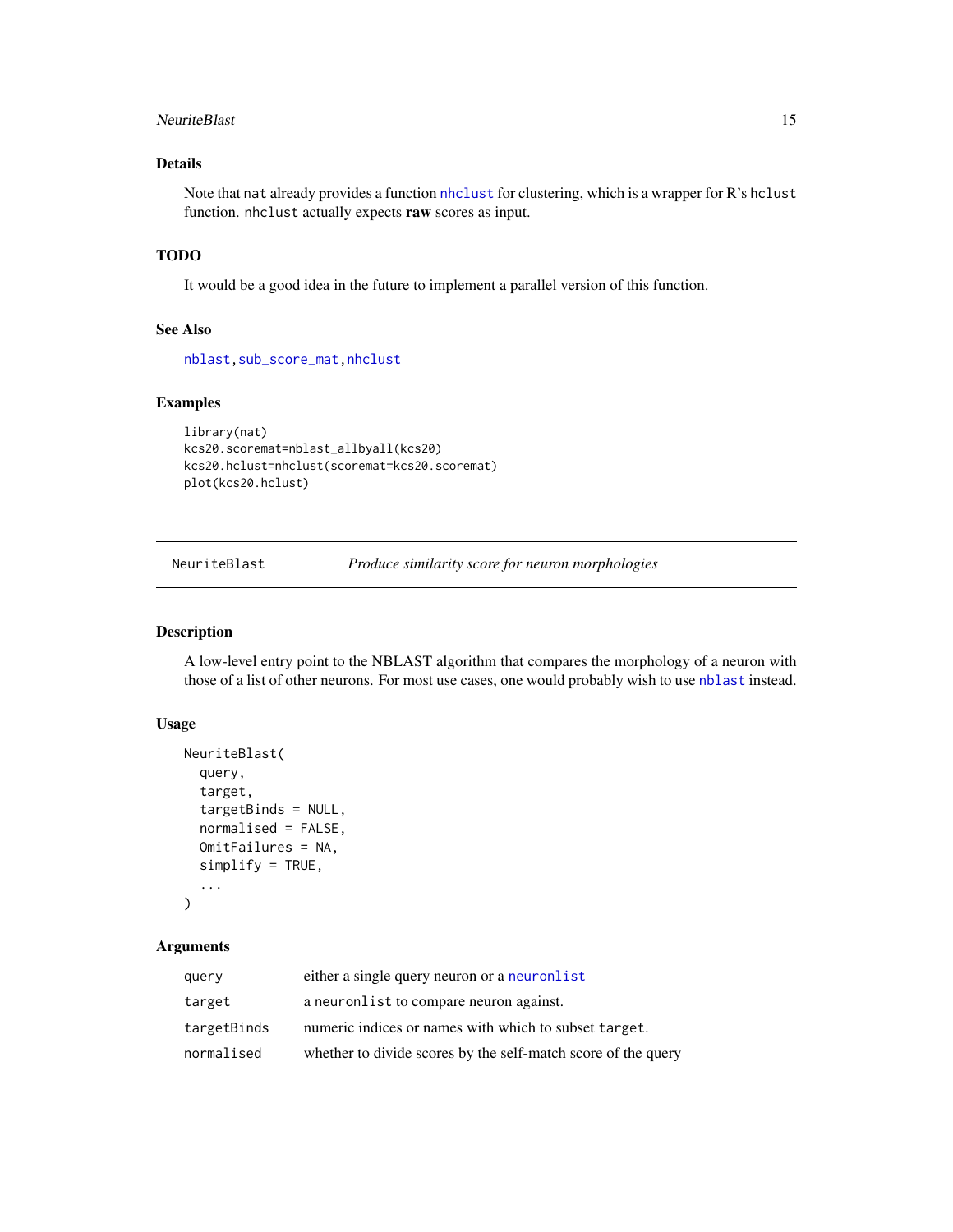<span id="page-15-0"></span>

| OmitFailures | Whether to omit neurons for which FUN gives an error. The default value (NA)<br>will result in nblast stopping with an error message the moment there is an<br>error. For other values, see details.                                                                           |
|--------------|--------------------------------------------------------------------------------------------------------------------------------------------------------------------------------------------------------------------------------------------------------------------------------|
| simplify     | whether to simplify the scores from a list to a vector. TRUE by default. The only<br>time you might want to set this false is if you are collecting something other<br>than simple scores from the search function. See $\frac{\sinh(\gamma)}{\gamma}$ for further<br>details. |
| $\ddots$ .   | extra arguments to pass to the distance function.                                                                                                                                                                                                                              |

# Details

For detailed description of the OmitFailures argument, see the details section of [nblast](#page-10-1).

# Value

Named list of similarity scores.

#### See Also

[WeightedNNBasedLinesetMatching](#page-23-2)

<span id="page-15-1"></span>neuron\_pairs *Utility function to generate all or random pairs of neurons*

# Description

Utility function to generate all or random pairs of neurons

# Usage

```
neuron_pairs(query, target, n = NA, ignoreSelf = TRUE)
```
# Arguments

| query, target | either neuron lists or character vectors of names. If target is missing, query<br>will be used as both query and target. |
|---------------|--------------------------------------------------------------------------------------------------------------------------|
| n             | number of random pairs to draw. When NA, the default, uses expand.grid to<br>draw all pairs.                             |
| ignoreSelf    | Logical indicating whether to omit pairs consisting of the same neuron (default<br>TRUE).                                |

# Value

a data.frame with two character vector columns, query and target.

# See Also

[calc\\_score\\_matrix](#page-4-1)[,expand.grid](#page-0-0)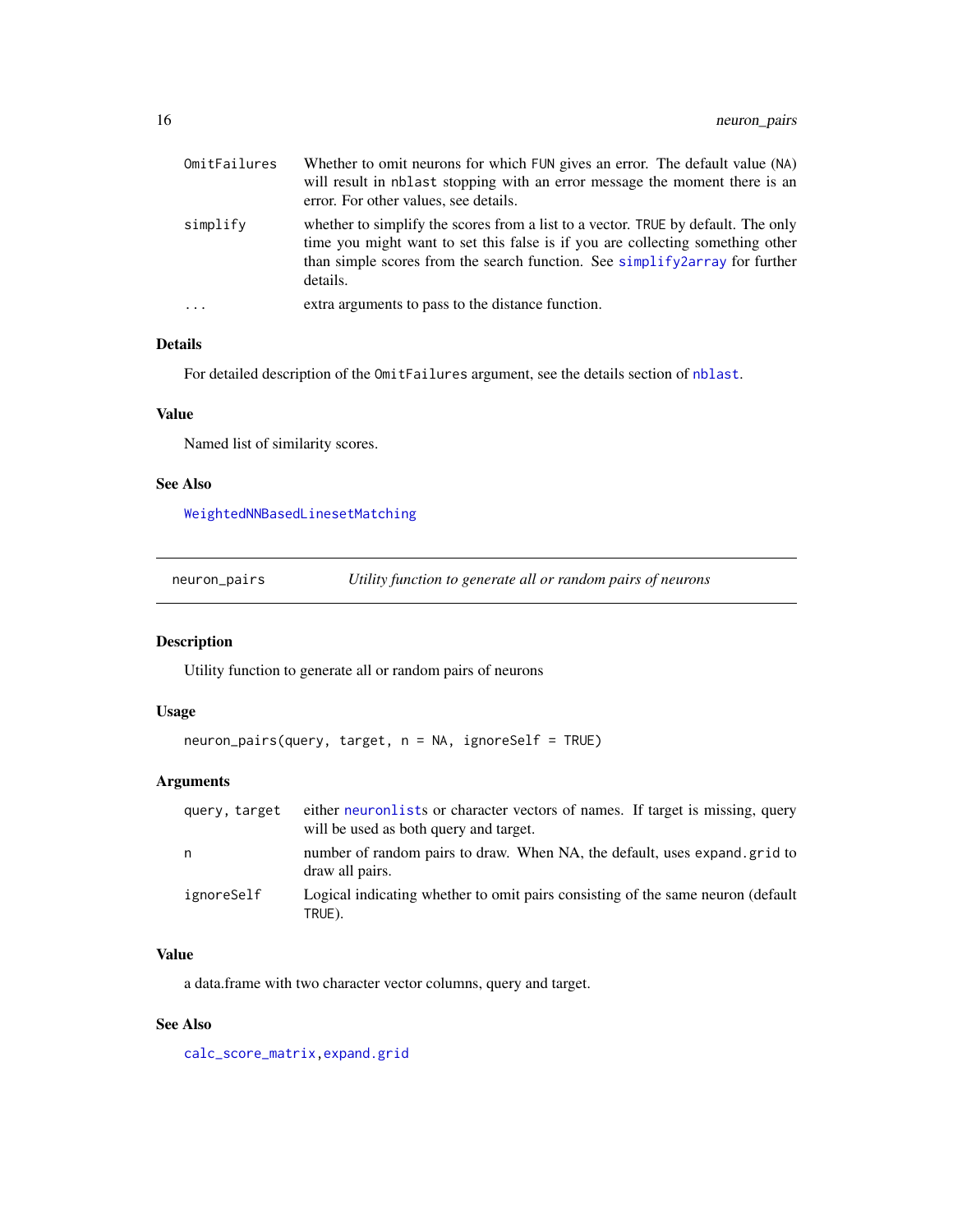#### <span id="page-16-0"></span>nhclust 17

# Examples

neuron\_pairs(nat::kcs20, n=20)

<span id="page-16-1"></span>nhclust *Cluster a set of neurons*

# Description

Given an NBLAST all by all score matrix (which may be specified by a package default) and/or a vector of neuron identifiers use [hclust](#page-0-0) to carry out a hierarchical clustering. The default value of the distfun argument will handle square distance matrices and R dist objects.

# Usage

```
nhclust(
  neuron_names,
 method = "ward",
  scoremat = NULL,distfun = as.dist,
  ...,
 maxneurons = 4000
\lambda
```
# Arguments

| neuron_names | character vector of neuron identifiers.                                                                       |
|--------------|---------------------------------------------------------------------------------------------------------------|
| method       | clustering method (default Ward's).                                                                           |
| scoremat     | score matrix to use (see sub_score_mat for details of default).                                               |
| distfun      | function to convert distance matrix returned by sub_dist_mat into R dist ob-<br>$ject$ (default= $as.dist$ ). |
| $\ddots$ .   | additional parameters passed to holyst.                                                                       |
| maxneurons   | set this to a sensible value to avoid loading huge (order $N^2$ ) distances directly<br>into memory.          |

# Value

An object of class [hclust](#page-0-0) which describes the tree produced by the clustering process.

# See Also

[hclust,dist](#page-0-0) Other scoremats: [sub\\_dist\\_mat\(](#page-22-1))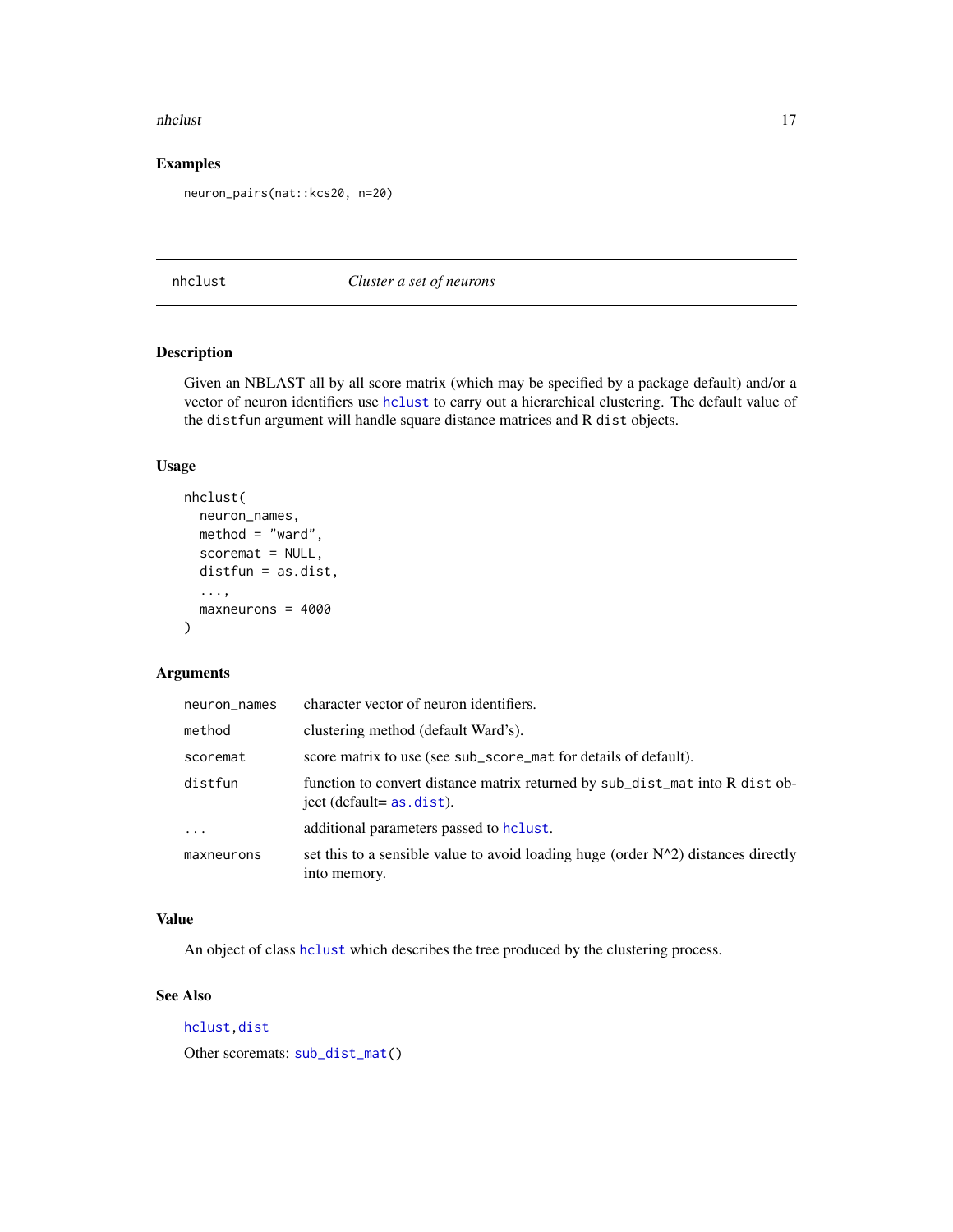# Examples

```
library(nat)
kcscores=nblast_allbyall(kcs20)
hckcs=nhclust(scoremat=kcscores)
# divide hclust object into 3 groups
library(dendroextras)
dkcs=colour_clusters(hckcs, k=3)
# change dendrogram labels to neuron type, extracting this information
# from type column in the metadata data.frame attached to kcs20 neuronlist
labels(dkcs)=with(kcs20[labels(dkcs)], type)
plot(dkcs)
# 3d plot of neurons in those clusters (with matching colours)
open3d()
plot3d(hckcs, k=3, db=kcs20)
# names of neurons in 3 groups
subset(hckcs, k=3)
```
plot3d.hclust *Methods to identify and plot groups of neurons cut from an* hclust *object*

# Description

plot3d.hclust uses plot3d to plot neurons from each group, cut from the hclust object, by colour.

# Usage

```
## S3 method for class 'hclust'
plot3d(
  x,
  k = NULL,h = NULL,groups = NULL,
  col = rainbow,colour.selected = FALSE,
  ...
\mathcal{L}
```

| x      | an holast object generated by nholast.                 |
|--------|--------------------------------------------------------|
| k      | number of clusters to cut from holast object.          |
| h      | height to cut holast object.                           |
| groups | numeric vector of groups to plot.                      |
| col    | colours for groups (directly specified or a function). |

<span id="page-17-0"></span>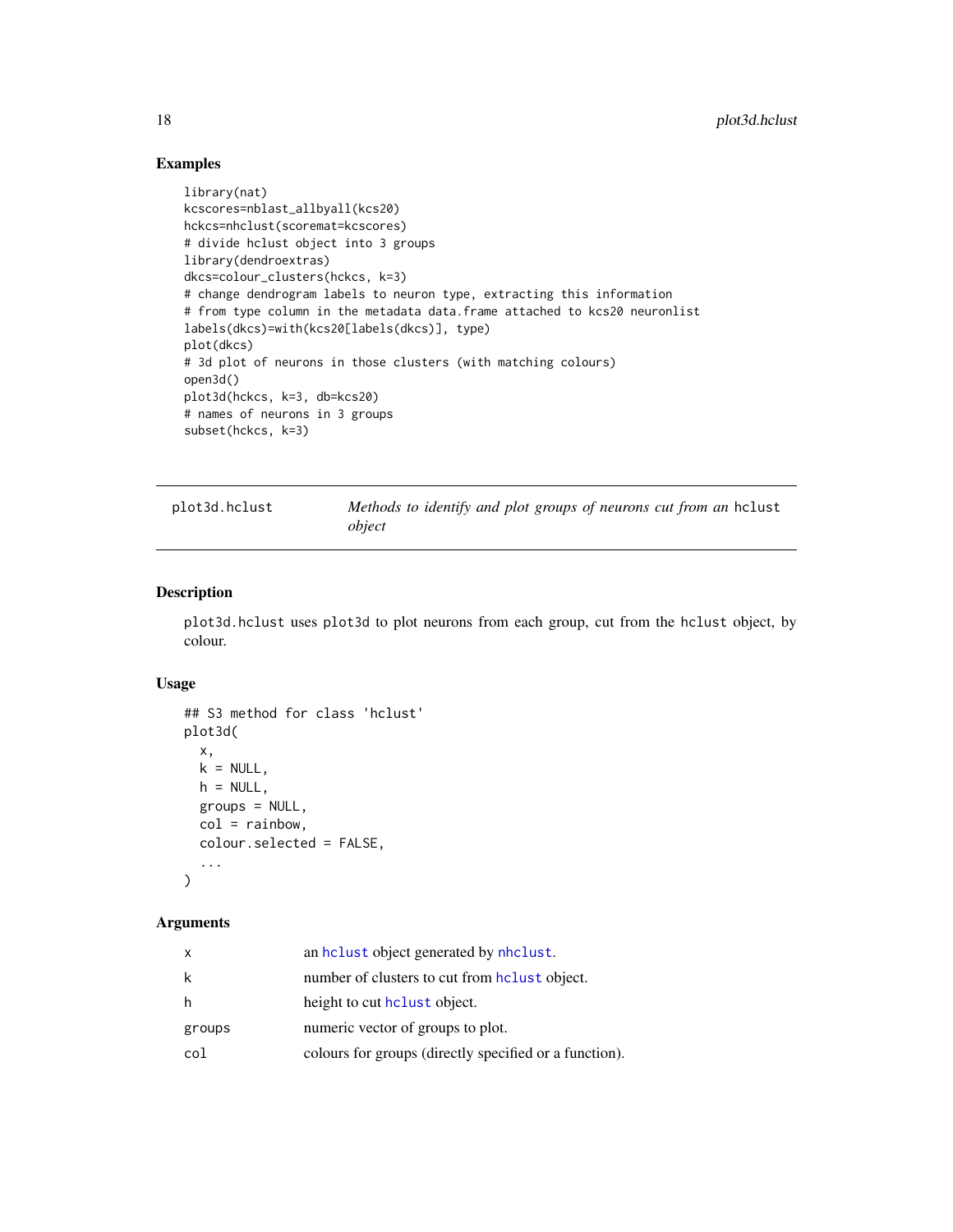# <span id="page-18-0"></span>show\_similarity 19

| colour.selected |                                                                                                      |
|-----------------|------------------------------------------------------------------------------------------------------|
|                 | When set to TRUE the colour palette only applies to the displayed cluster groups<br>(default FALSE). |
| $\cdot$         | additional arguments for plot3d                                                                      |

#### Details

Note that the colours are in the order of the dendrogram as assigned by colour\_clusters.

#### Value

A list of rgl IDs for plotted objects (see [plot3d](#page-0-0)).

#### See Also

[nhclust](#page-16-1)[,plot3d,slice,colour\\_clusters](#page-0-0)

# Examples

```
# 20 Kenyon cells
data(kcs20, package='nat')
# calculate mean, normalised NBLAST scores
kcs20.aba=nblast_allbyall(kcs20)
kcs20.hc=nhclust(scoremat = kcs20.aba)
# plot the resultant dendrogram
plot(kcs20.hc)
# now plot the neurons in 3D coloured by cluster group
# note that specifying db explicitly could be avoided by use of the
# \code{nat.default.neuronlist} option.
plot3d(kcs20.hc, k=3, db=kcs20)
# only plot first two groups
# (will plot in same colours as when all groups are plotted)
plot3d(kcs20.hc, k=3, db=kcs20, groups=1:2)
# only plot first two groups
# (will be coloured with a two-tone palette)
plot3d(kcs20.hc, k=3, db=kcs20, groups=1:2, colour.selected=TRUE)
```

```
show_similarity Display two neurons with segments in the query coloured by similarity
```
#### Description

By default, the query neuron will be drawn with its segments shaded from red to blue, with red indicating a poor match to the target segments, and blue a good match.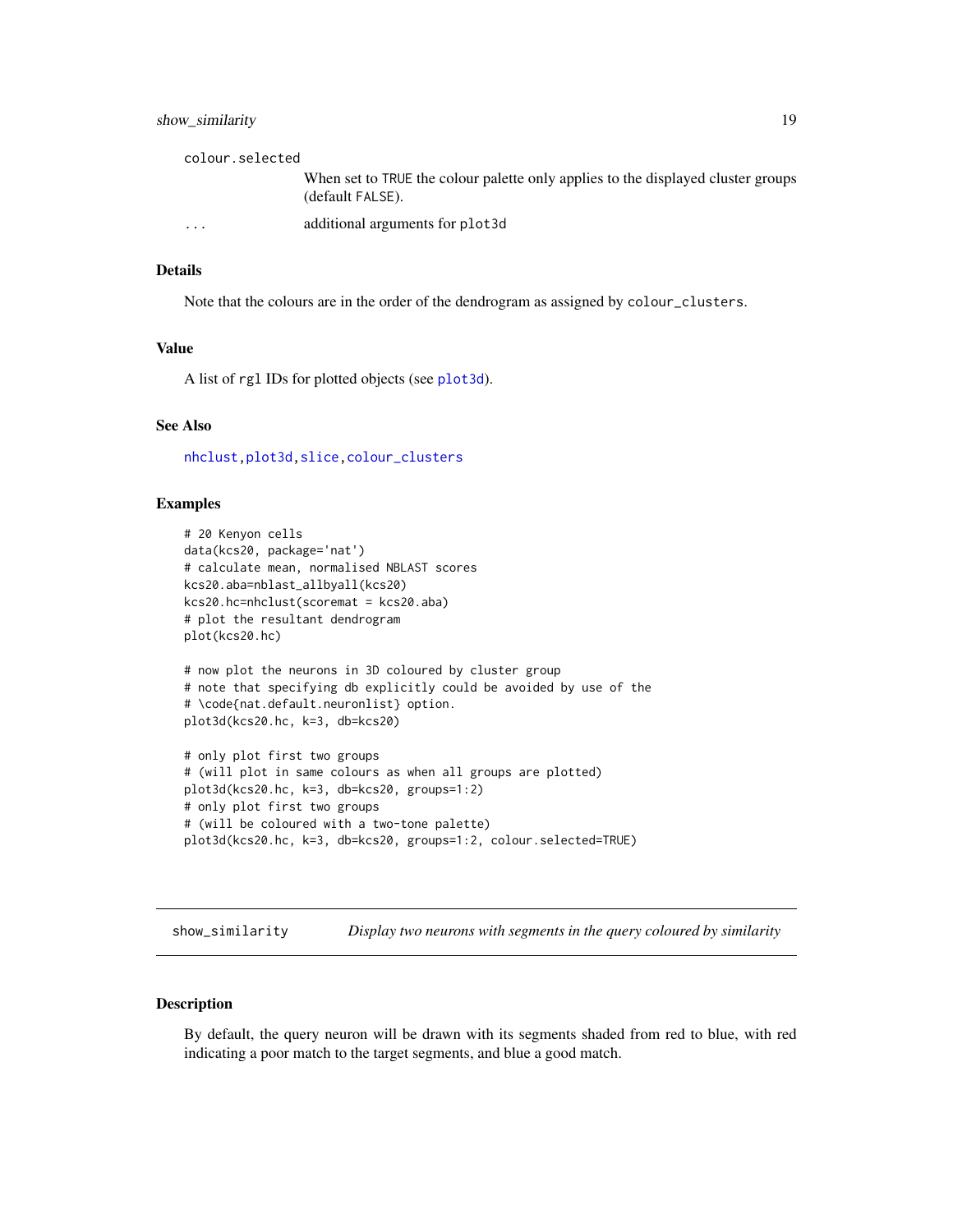# Usage

```
show_similarity(
 query,
  target,
 smat = NULL,cols = colorRampPalette(c("red", "yellow", "cyan", "navy")),
 col = "black",AbsoluteScale = FALSE,
 PlotVectors = TRUE,
  ...
)
```
#### Arguments

| query         | a neuron to compare and colour.                                                                                                                                                                                  |
|---------------|------------------------------------------------------------------------------------------------------------------------------------------------------------------------------------------------------------------|
| target        | the neuron to compare against.                                                                                                                                                                                   |
| smat          | a score matrix (if NULL, defaults to smat. fcwb).                                                                                                                                                                |
| cols          | the function to use to colour the segments (e.g. heat.colors).                                                                                                                                                   |
| col           | the colour with which to draw the target neuron.                                                                                                                                                                 |
| AbsoluteScale | logical indicating whether the colours should be calculated based on the mini-<br>mum and maximum similarities for the neuron (AbsoluteScale = FALSE) or on<br>the minimum and maximum possible for all neurons. |
| PlotVectors   | logical indicating whether the vectors of the dot props representation should be<br>plotted. If FALSE, only the points are plotted.                                                                              |
|               | extra arguments to pass to plot 3d.                                                                                                                                                                              |

# Value

show\_similarity is called for the side effect of drawing the plot; a vector of object IDs is returned.

# See Also

The low level function [WeightedNNBasedLinesetMatching](#page-23-2) is used to retrieve the scores.

# Examples

```
## Not run:
library(nat)
# Pull out gamma and alpha-beta neurons
gamma_neurons <- subset(kcs20, type=='gamma')
ab_neurons <- subset(kcs20, type=='ab')
```
# Compare two alpha-beta neurons with similar branching, but dissimilar arborisation clear3d() show\_similarity(ab\_neurons[[1]], ab\_neurons[[2]])

# Compare an alpha-beta and a gamma neuron with some similarities and differences

<span id="page-19-0"></span>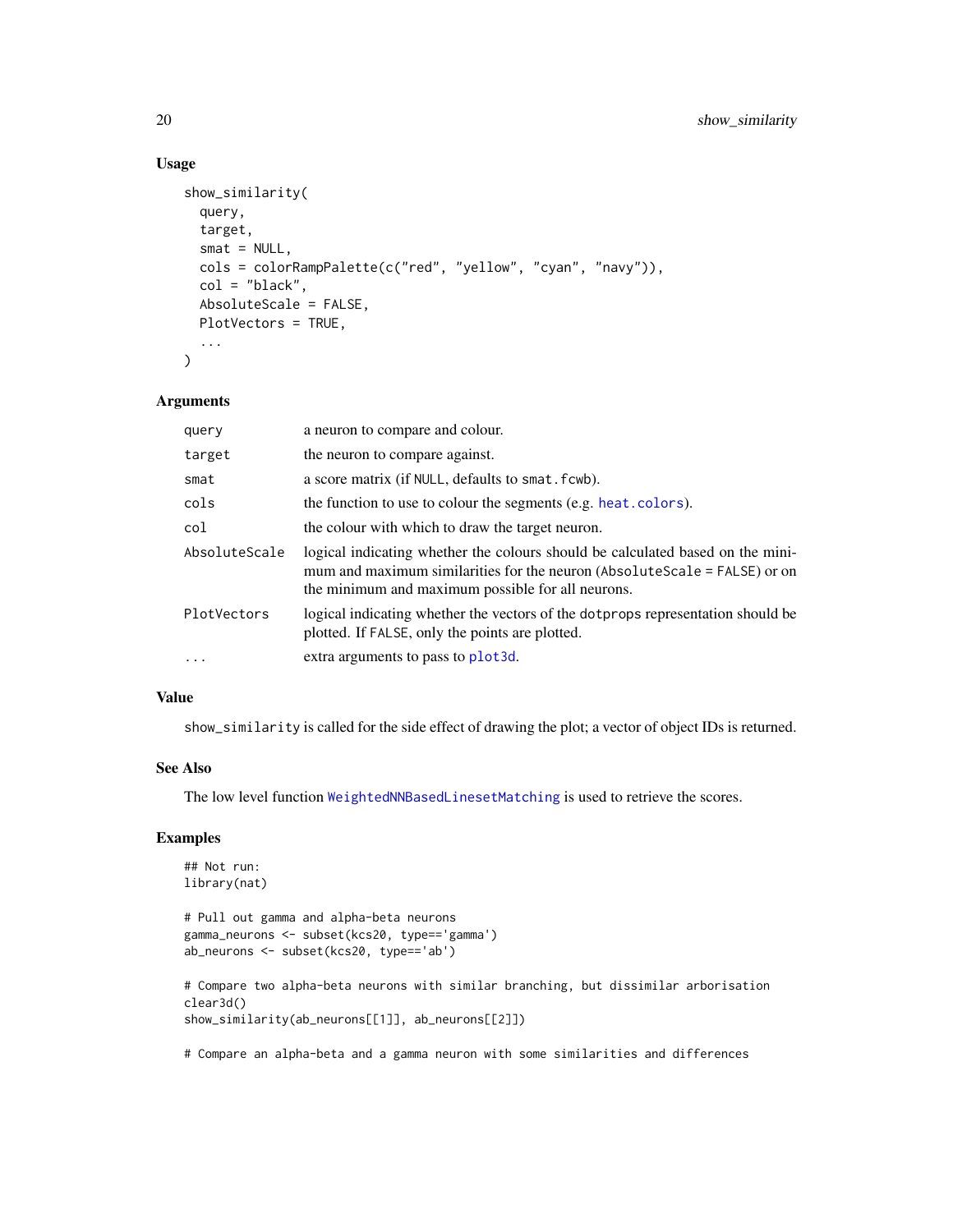#### <span id="page-20-0"></span> $smat.fcwb$  21

```
clear3d()
show_similarity(ab_neurons[[1]], gamma_neurons[[3]])
## End(Not run)
```
<span id="page-20-1"></span>smat.fcwb *Scoring matrices for neuron similarities in FCWB template brain*

#### Description

Scoring matrices quantify the log2 odds ratio that a segment pair with a given distance and absolute dot product come from a pair of neurons of the same type, rather than unrelated neurons.

## Details

These scoring matrices were generated using all by all pairs from 150 DL2 antennal lobe projection neurons from the <http://flycircuit.tw> dataset and 5000 random pairs from the same dataset.

- smat.fcwb was trained using nearest-neighbour distance and the tangent vector defined by the first eigen vector of the k=5 nearest neighbours.
- smat\_alpha.fcwb was defined as for smat.fcwb but weighted by the factor alpha defined as  $(11-12)/(11+12+13)$  where 11,12,13 are the three eigen values.

Most work on the flycircuit dataset has been carried out using the smat. fcwb scoring matrix although the smat\_alpha.fcwb matrix which emphasises the significance of matches between linear regions of the neuron (such as axons) may have some advantages.

sparse\_score\_mat *Convert a subset of a square score matrix to a sparse representation*

# Description

This can be useful for storing raw forwards and reverse NBLAST scores for a set of neurons without having to store all the uncomputed elements in the full score matrix.

#### Usage

sparse\_score\_mat(neuron\_names, dense\_matrix)

| neuron names | a character vector of neuron names to save scores for. |
|--------------|--------------------------------------------------------|
| dense matrix | the original, dense version of the full score matrix.  |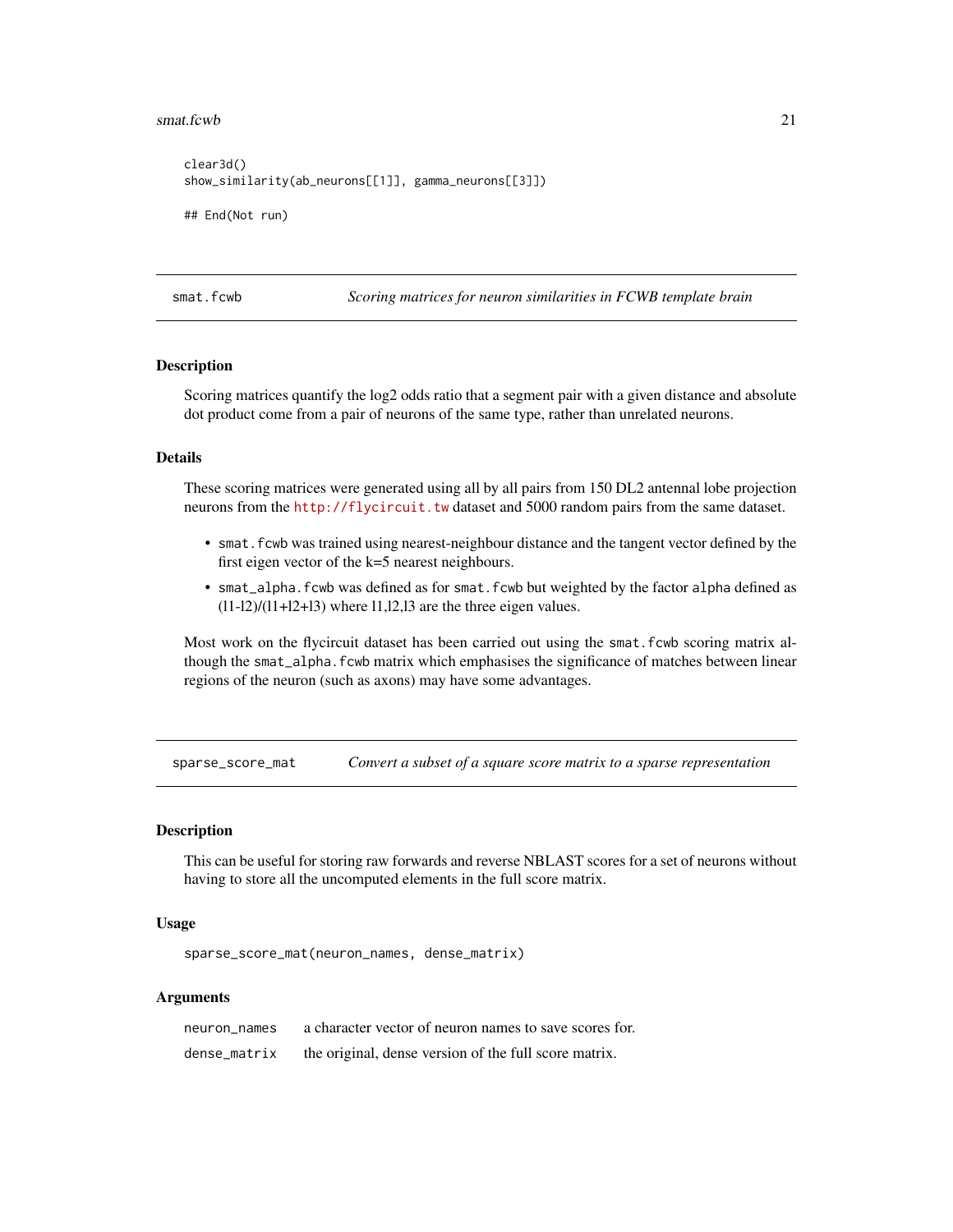# <span id="page-21-0"></span>Value

A spare matrix, in compressed, column-oriented form, as an R object inheriting from both [CsparseMatrix-class](#page-0-0) and [generalMatrix-class](#page-0-0).

# See Also

fill\_in\_sparse\_score\_mat

#### Examples

```
data(kcs20, package = "nat")
scores=nblast_allbyall(kcs20)
scores.3.sparse=sparse_score_mat(names(kcs20)[3], scores)
scores.3.sparse
# can also add additional submatrices
fill_in_sparse_score_mat(scores.3.sparse,scores[3:6,3:4])
```
subset.hclust *Return the labels of items in 1 or more groups cut from hclust object*

# Description

Return the labels of items in 1 or more groups cut from hclust object

# Usage

## S3 method for class 'hclust'  $subset(x, k = NULL, h = NULL, groups = NULL, ...)$ 

#### Arguments

|        | tree like object                                        |
|--------|---------------------------------------------------------|
|        | an integer scalar with the desired number of groups     |
|        | numeric scalar with height where the tree should be cut |
| groups | a vector of which groups to inspect.                    |
|        | Additional parameters passed to methods                 |

# Details

Only one of h and k should be supplied.

#### Value

A character vector of labels of selected items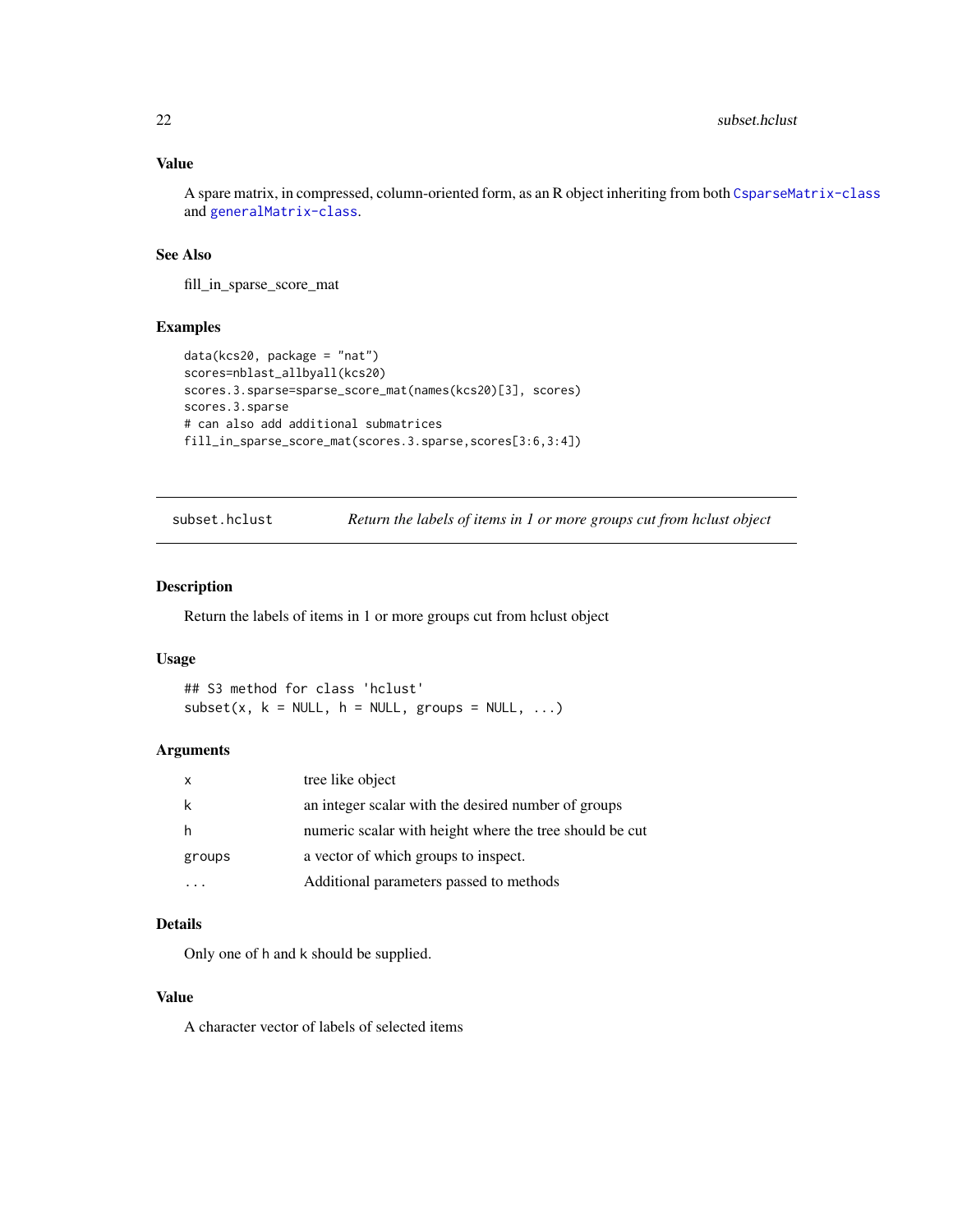<span id="page-22-1"></span><span id="page-22-0"></span>

# Description

This function can convert a raw score matrix returned by nblast into a square distance matrix or dist object. It can be used with file-backed matrices as well as regular R matrices resident in memory.

#### Usage

```
sub_dist_mat(
  neuron_names,
  scoremat = NULL,
  form = c("matrix", "dist"),
  maxneurons = NA
)
```
# Arguments

| neuron_names | character vector of neuron identifiers.                                                              |
|--------------|------------------------------------------------------------------------------------------------------|
| scoremat     | score matrix to use (see sub_score_mat for details of default).                                      |
| form         | the type of object to return.                                                                        |
| maxneurons   | set this to a sensible value to avoid loading huge (order $N^2$ ) distances directly<br>into memory. |

# Details

Note that if neuron\_names is missing then the rownames of scoremat will be used i.e. every neuron in scoremat will be used.

# Value

return An object of class matrix or dist (as determined by the form argument), corresponding to a subset of the distance matrix

# See Also

Other scoremats: [nhclust\(](#page-16-1))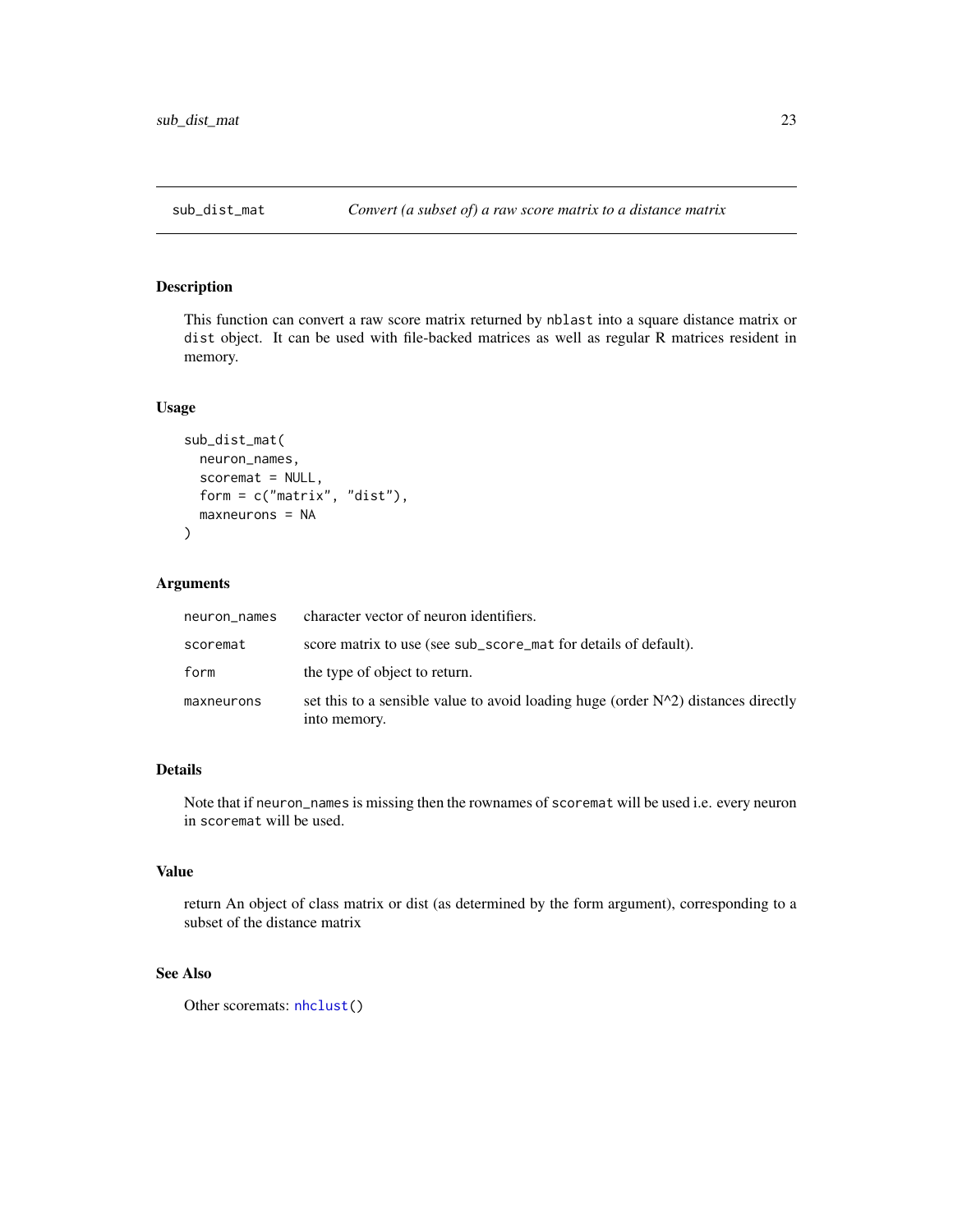<span id="page-23-1"></span><span id="page-23-0"></span>

## Description

Scores can either be returned as raw numbers, normalised such that a self-hit has score 1, or as the average of the normalised scores in both the forwards & reverse directions (i.e. |query->target| + |target->query| / 2). Distances are returned as either 1 -normscore in the forwards direction, or as 1 -normscorebar, where normscorebar is normscore averaged across both directions.

#### Usage

```
sub_score_mat(
  query,
  target,
  scoremat = NULL,
  distance = FALSE,
  normalisation = c("raw", "normalised", "mean")
)
```
# Arguments

| query, target | character vectors of neuron identifiers.                                                                                                                                                                                |
|---------------|-------------------------------------------------------------------------------------------------------------------------------------------------------------------------------------------------------------------------|
| scoremat      | a matrix, if matrix, bigmatrix or a character vector specifying the name of an<br>ff matrix containing the all by all score matrix.                                                                                     |
| distance      | logical indicating whether to return distances or scores.                                                                                                                                                               |
| normalisation | the type of normalisation procedure that should be carried out, selected from<br>'raw', 'normalised' or 'mean' (i.e. the average of normalised scores in both<br>directions). If distance=TRUE then this cannot be raw. |

# See Also

[sub\\_dist\\_mat](#page-22-1)

<span id="page-23-2"></span>WeightedNNBasedLinesetMatching

*Compute point & tangent vector similarity score between two linesets*

# Description

WeightedNNBasedLinesetMatching is a low level function that is called by [nblast](#page-10-1). Most end users will not usually need to call it directly. It does allow the results of an NBLAST comparison to be inspected in further detail (see examples).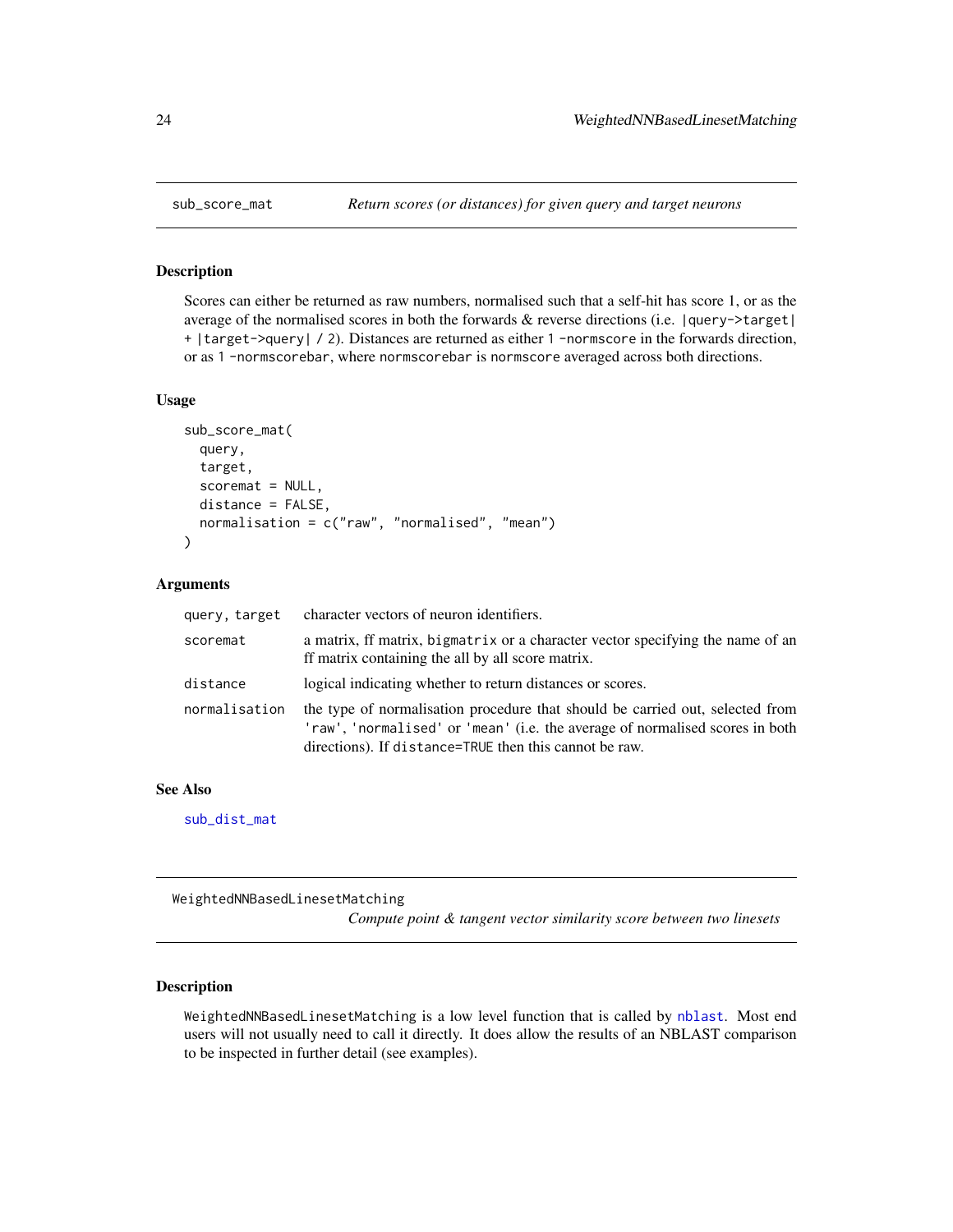# <span id="page-24-0"></span>WeightedNNBasedLinesetMatching 25

# Usage

```
WeightedNNBasedLinesetMatching(target, query, ...)
## S3 method for class 'dotprops'
WeightedNNBasedLinesetMatching(target, query, UseAlpha = FALSE, ...)
## S3 method for class 'neuron'
WeightedNNBasedLinesetMatching(
  target,
  query,
 UseAlpha = FALSE,
 OnlyClosestPoints = FALSE,
  ...
)
```
# Arguments

| target, query     | dotprops or neuron objects to compare (must be of the same class)                |  |
|-------------------|----------------------------------------------------------------------------------|--|
| .                 | extra arguments to pass to the distance function.                                |  |
| UseAlpha          | Whether to scale dot product of tangent vectors (default=F)                      |  |
| OnlyClosestPoints |                                                                                  |  |
|                   | Whether to restrict searches to the closest points in the target (default FALSE, |  |
|                   | only implemented for dotprops).                                                  |  |

#### Details

WeightedNNBasedLinesetMatching will work with 2 objects of class dotprops or neuron. The code to calculate scores directly for neuron objects gives broadly comparable scores to that for dotprops objects, but has been lightly tested. Furthermore only objects in dotprops form were used in the construction of the scoring matrices distributed in this package. It is therefore recommended to convert neuron objects to dotprops objects using the [dotprops](#page-0-0) function.

UseAlpha determines whether the alpha values (eig1-eig2)/sum(eig1:3) are passed on to WeightedNNBasedLinesetMatching. These will be used to scale the dot products of the direction vectors for nearest neighbour pairs.

# Value

Value of NNDistFun passed to WeightedNNBasedLinesetMatching

#### See Also

[dotprops](#page-0-0)

# Examples

```
# Retrieve per segment distances / absolute dot products
segvals=WeightedNNBasedLinesetMatching(kcs20[[1]], kcs20[[2]], NNDistFun=list)
names(segvals)=c("dist", "adotprod")
pairs(segvals)
```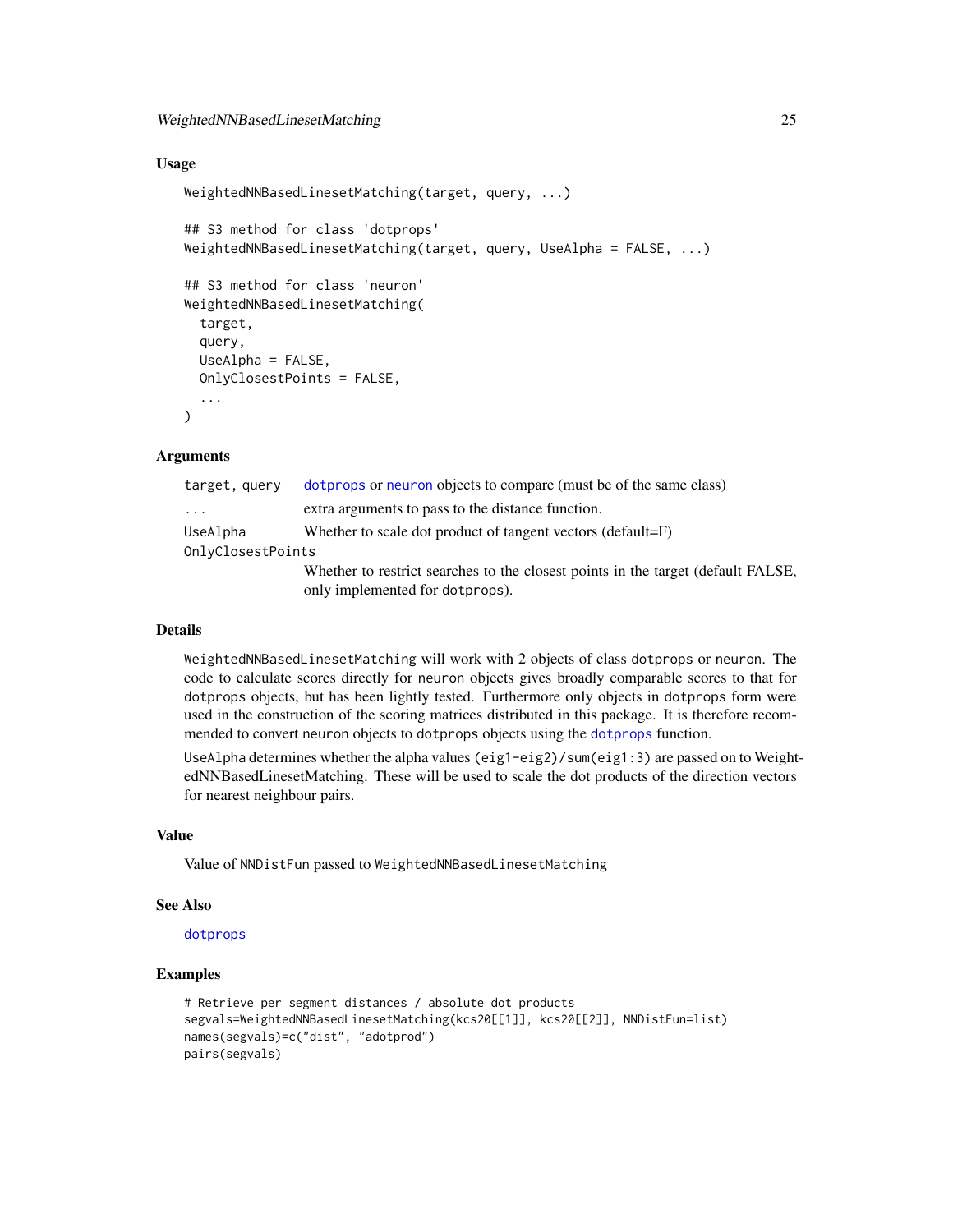# <span id="page-25-0"></span>Description

Extract parts of a sparse spam matrix

# Usage

## S4 method for signature 'spam, character, character, logical'  $x[i, j, ..., drop = TRUE]$ ## S4 method for signature 'spam,character,character,missing'  $x[i, j, ..., drop = TRUE]$ ## S4 method for signature 'spam, character, missing, logical'  $x[i, j, \ldots, drop = TRUE]$ ## S4 method for signature 'spam, character, missing, missing'  $x[i, j, ..., drop = TRUE]$ ## S4 method for signature 'spam,missing,character,logical'  $x[i, j, ..., drop = TRUE]$ ## S4 method for signature 'spam, missing, character, missing'  $x[i, j, ..., drop = TRUE]$ 

| X    | object to extract from.                               |
|------|-------------------------------------------------------|
|      | row identifiers.                                      |
|      | column identifiers.                                   |
| .    | additional arguments.                                 |
| drop | logical indicating that dimensions should be dropped. |